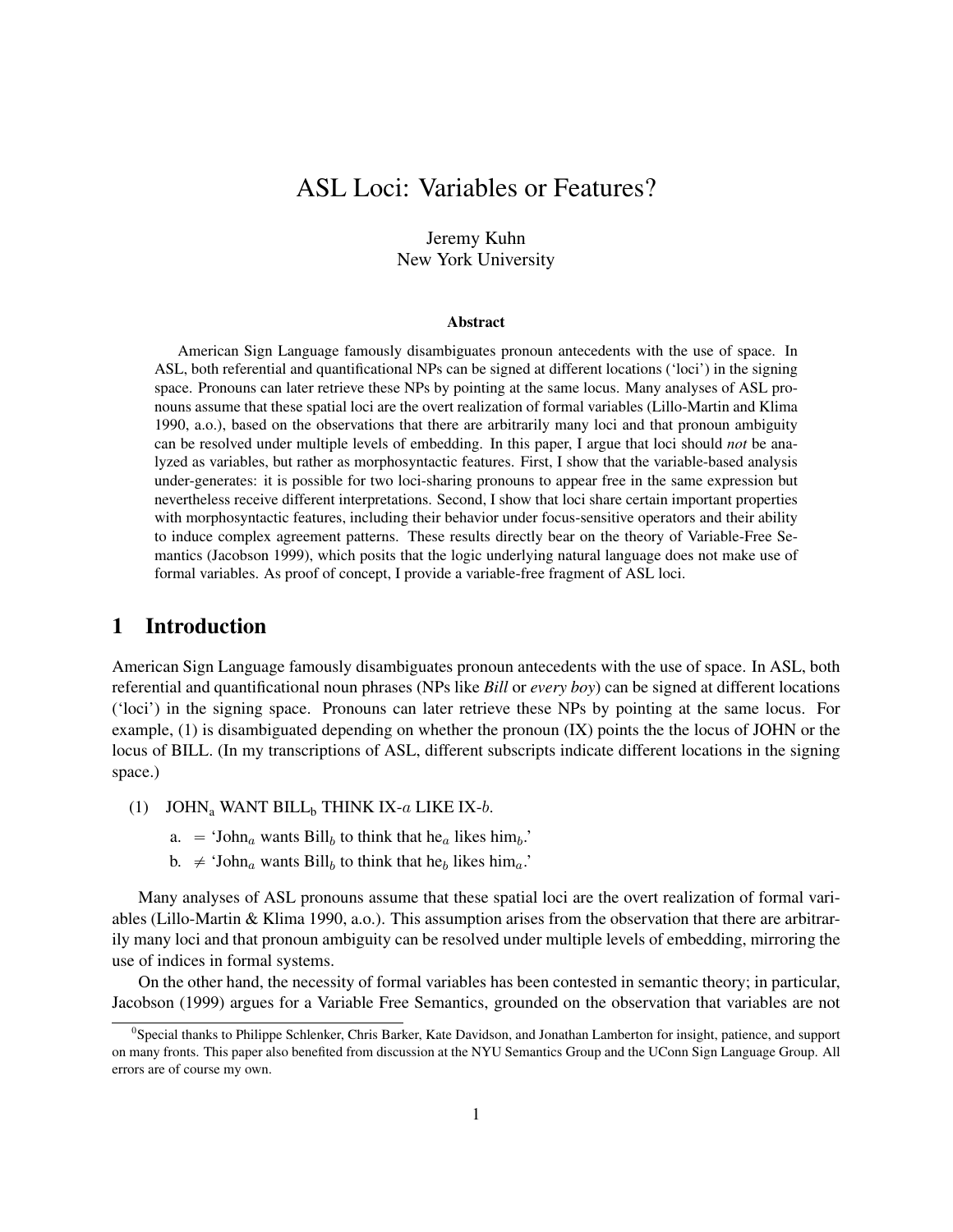logically necessary for expressive purposes. For example, Quine 1960 'explains away' the variables of predicate logic, showing that any expression in the system can be translated into a semantically equivalent expression using only a set of six operators and the predicates themselves. More generally, any Turing complete language can be translated into Combinatory Logic, which makes no use of variables. To date, however, the issue of ASL loci has not been systematically examined from the perspective of Variable Free Semantics.

Here, I argue that loci should not be analyzed as variables, but rather as morphosyntactic features (as in, e.g., Neidle et al. 2000). In Section 3, I show that the variable-based analysis *under-generates*. Specifically, I present cases in which two loci-sharing pronouns appear free in the same expression, but nevertheless receive different interpretations. The variable-based analysis incorrectly predicts variable capture. I suggest that this favors a system in which feature mismatch can prevent pronoun binding, but where syntactically independent choices can't force two pronouns to co-refer.

On the other hand, I show that loci share certain important properties with morphosyntactic features: (a) they may remain uninterpreted in certain environments (specifically, in ellipsis and under focus sensitive operators), (b) they induce verbal agreement, and (c) they display patterns of underspecification.

In Section 7, I provide a constructive proof that ASL loci can be captured in a variable-free framework: I present an explicit fragment (using Combinatory Categorial Grammar) in which loci are analyzed as a spatial feature that subdivides the syntactic category NP. After developing an account of verbal agreement and underspecification in Section 7.1, I show that the constraints on co-reference fall out for free under a generalized form of Jacobson's (1999) z-combinator: the syntax ensures that a pronoun and its antecedent must share the same locus.

### 1.1 Languages, Methodology, and Transcription Convention

Throughout this paper, unless otherwise noted, I will be discussing a specific dialect of ASL, that of "Signer 1," who is a Deaf native signer (a deaf child of deaf, signing parents). At least one other semantic dialect seems to exist for a number of signers; below, I discuss the observed variation across signers when relevant.

All data were gathered following the 'playback method' (Schlenker 2011). The signer was asked to sign a paradigm of sentences for a video recording. The resulting video was then played back for the same signer, who gave grammaticality judgements using a 7 point scale (7 is perfectly grammatical) and answers to any interpretation questions. Judgements could then be repeated on separate days or with different signers. Appendix C provides a full list of judgement tokens, indexed by signer<sup>1</sup>.

In the body of the paper, I collapse the judgements of Signer 1 into a binary distinction for ease of exposition: average ratings of 4 or less receive a '\*' to indicate ungrammaticality, average ratings greater than 4 receive no star. The judgement list in the Appendix uses the uncollapsed 7 point scale.

Following standard convention, signs are glossed with their English translation in all capitals. Subscripts on signs represent different locations in the horizontal plane in front of the signer; in any given sentence, alphabetical order of subscripts indicates right-to-left placement of loci. A subscript i on a noun indicates that the noun was signed at location i. A subscript before or after a verb (e.g.  $_a$ GIVE<sub>b</sub>) indicates that the

<sup>&</sup>lt;sup>1</sup>Several notes on these judgements are pertinent to mention here. For sentences which exemplify new observations or are critical for the present argument, at least three judgements were elicited. When judgements differed between signers, further sentences were tested to establish the consistency of Signer 1's judgements; robustness was established both by retesting prerecorded videos and by testing novel sentences that replicated the argument (e.g. sentences with the same structure but different lexical items). Many paradigms also replicate or build on previously reported findings in the literature; these are discussed in the paper. Finally, some early examples in this paper are replicated in more complex forms by examples later in the paper. These are summarized in Appendix C.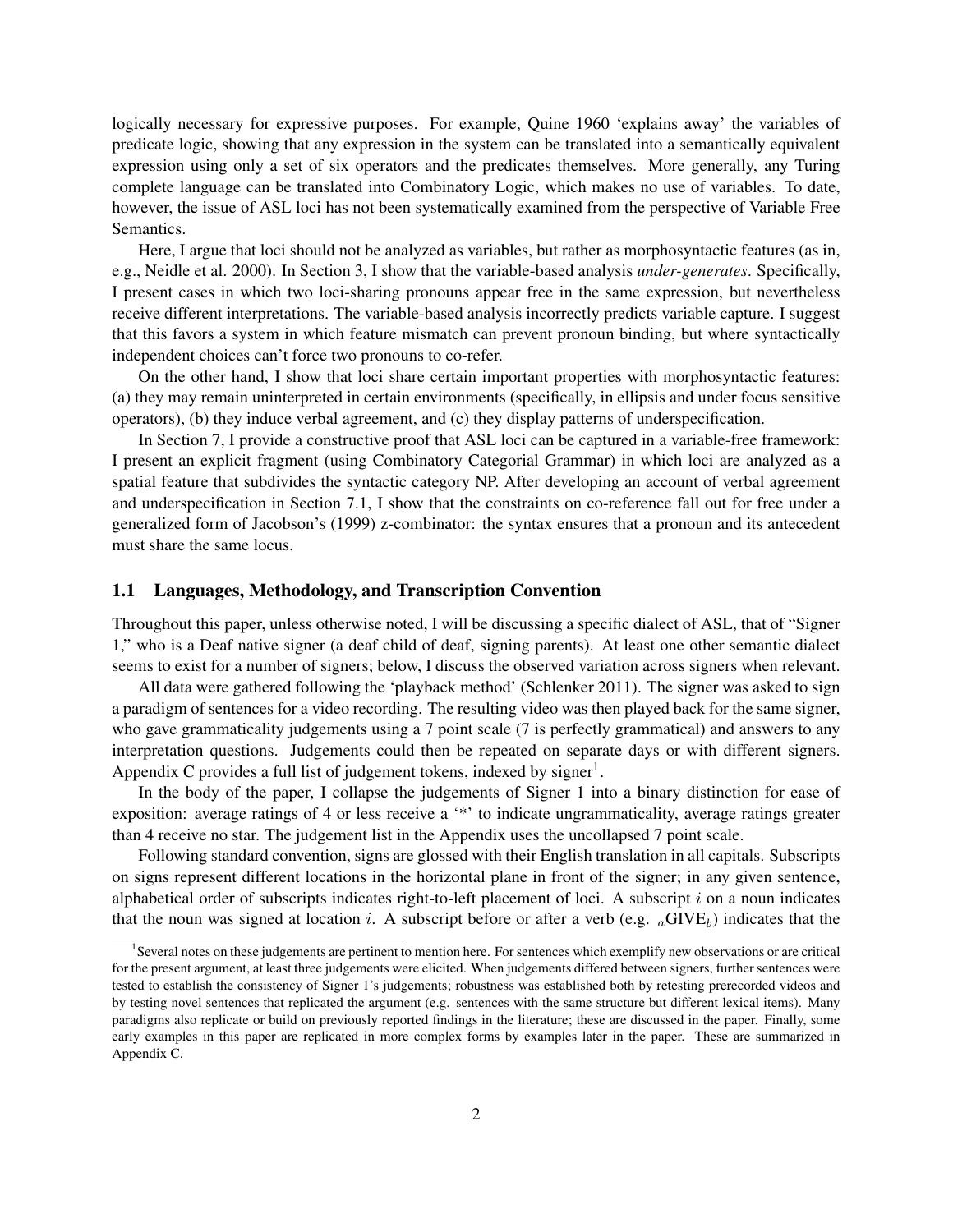verb moves in space from or to that locus, respectively.

In ASL, loci may be established in several ways. Manually, a locus may be established by signing the NP with a hand located at the locus, or by pointing to the locus immediately before the NP is signed. Additionally, loci can be established via non-manual markers, either by leaning the body towards the locus or by directing eye-gaze towards the locus. Frequently, both manual and non-manual strategies appear together, but non-manual markers may establish a locus even in the absence of manual locus-marking. In this paper, we focus entirely on examples with (at least) manual locus-marking, in order to eliminate uncertainty that loci are being used. This means that non-manual markers are mostly irrelevant for present purposes, except in the few cases when I claim that *no* locus has been established (as in Section 5.2).

Three pronominals are discussed. IX- $i$  (short for 'index') is a pronoun ('he, she'), signed by pointing at locus i. I take POSS-i to be the possessive pronoun ('his, her'), signed by directing a B-handshape (flat hand with fingers together) at locus i. Finally, I take SELF-i to be the reflexive pronoun ('himself, herself'), signed by directing an A-handshape (fist with thumb sticking out) at locus i. Both POSS-i and SELF-i have received attention in the sign language literature (for POSS-i, see Abner 2012; for SELF-i, see Fischer  $\&$ Johnson 2012 and Koulidobrova 2009); for our purposes here, what matters is the basic observation that all three signs receive their meaning through association with a previous constituent that activated the same locus.

### 2 Background

In American Sign Language, NPs may be associated with locations ('loci'). Pronouns refer back to these NPs by literally pointing at the relevant locus. For example, the sentence in (2) is disambiguated depending on whether the pronoun points back to the locus established by the first or the second NP. These loci can be placed at arbitrary locations in the horizontal plane in front of the signer (modulo some pragmatic restrictions, to be discussed), and there can be arbitrarily many loci, up to the limitations of memory.

(2) IX-a JOHN<sub>a</sub> TELL IX-b BILL<sub>b</sub>  ${IX-a/IX-b}$  WILL WIN. 'John<sub>i</sub> told Bill<sub>j</sub> that he $\{i/j\}$  would win.'

Figure 1 provides word-by-word images of sentence (2); the signer disambiguates the two possible readings by pointing ipsilaterally (as in Fig. 1, a) or contralaterally (as in Fig. 1, b).

### 2.1 Evidence against a purely referential analysis

Pointing gestures may be used even in spoken language, with a non-compositional, referential interpretation. For example, Giorgolo 2010 gives a formal analysis of gestures: for him, when a gesture co-occurs with a linguistic constituent, the denotation of the gesture intersects with the denotation of the constituent, thus restricting its meaning. The effect of a pointing gesture is to restrict the denotation of a free variable to a specific discourse referent. As a null hypothesis, we might then hypothesize that ASL loci serve a similar function. Thus, the "Referential Hypothesis," is that all uses of loci can be analyzed in a manner which can be paraphrased in terms of free variables. (We note that versions of this hypothesis have been assumed for ASL by a number of authors, such as Graf and Abner 2012.)

A strong instantiation of this hypothesis is sub-hypothesis that the meaning of the pronoun itself (IX $i)$  is always referential, and that, like pointing gestures in spoken language, it picks out some some free individual-type free variable in the context. A specific formalization of this hypothesis is given in (3).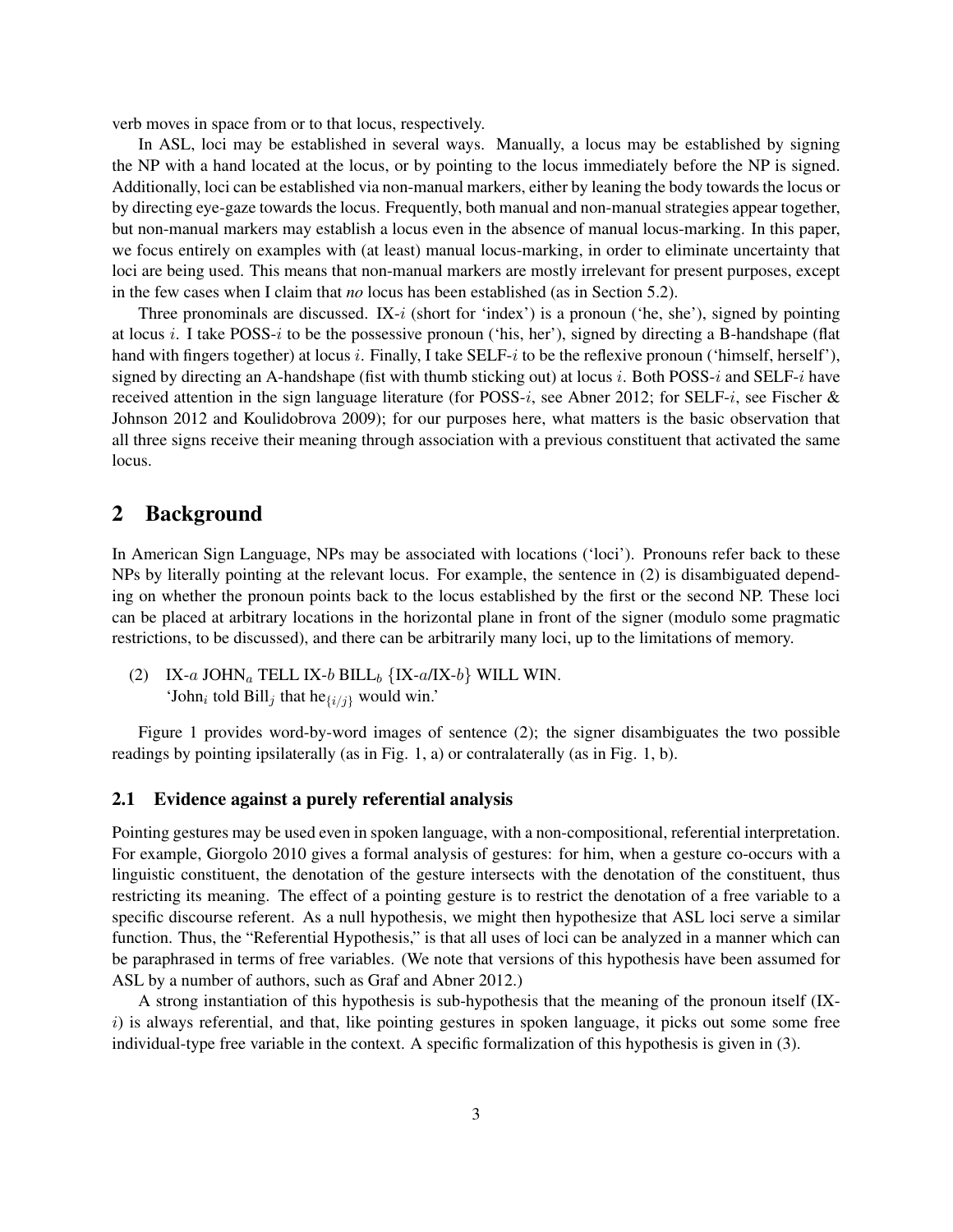

### Figure 1: Word-by-word images of sentence (2)

- (3) **Referential pronoun hypothesis:** in a context c, the value of a locus is provided by the assignment function  $g_c$ , where  $g_c(i)$  is the e-type individual that corresponds to the NP indexed at locus i in c.
	- a.  $\forall$  assignment functions  $s, [[\mathbf{X}-i]]^s = [[\mathbf{X}-i]]^{g_c} = g_c(i)$ .

Under this hypothesis, if the context parameter is never shifted (as on Kaplanian assumptions), then  $q_c$  is also fixed, so no pronoun can receive a bound reading. As it turns out, Quer 2005 (among others) has argued that ASL *does* have a context-shift operator (called 'role-shift'), phonologically indicated by shifting the position of the body. However, in the following examples, and throughout the examples in this paper, roleshift is never phonologically realized (and thus, never indicated in the gloss). Moreover, the only pronoun claimed to be affected by role-shift in ASL is the first person pronoun; in our examples here, all relevant pronouns are third-person.

Further, even in the presence of a (covert) context-shifting operator, the referential pronoun hypothesis makes specific predictions. Specifically, in cases of overt role shift, ASL has been shown to be a "Shift Together" language (Schlenker 2014), meaning that two pronouns with no intervening context shifters must vary with respect to the same context-shift operator.

With or without covert context shifters, the referential pronoun hypothesis generates incorrect predictions. In particular, pronouns can undergo true quantificational binding: in (4) and (5), the meaning of the pronouns co-varies with the quantifiers. Of note, in both examples, the two pronouns vary with respect to different operators; this cannot be achieved even with a shifting context parameter.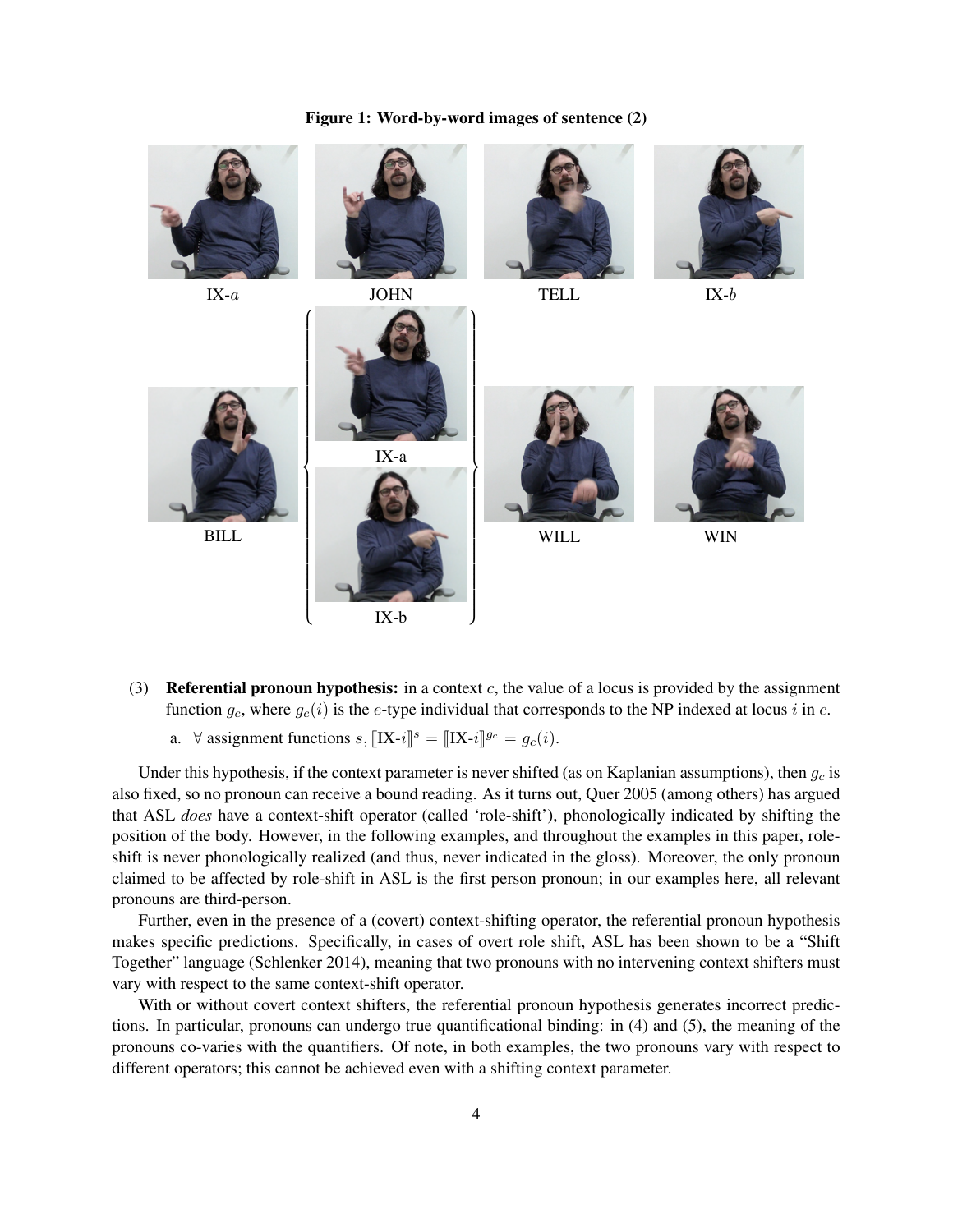- (4)  $[ALL BOY]_a$  WANT  $[ALL GIRL]_b$  THINK  ${IX-a/IX-b}$  LIKE  ${IX-b/IX-a}$ . 'Every boy wants every girl to think that {he/she} likes {her/him}.'
- (5)  $[NO BOY]_a$  WANT  $[ANY \text{ GIRL}]_b$  THINK  ${IX-a/IX-b}$  LIKE  ${IX-b/IX-a}$ . 'No boy wants any girl to think that {he/she} likes {her/him}.'

It should be noted that the judgements of (4) and (5) show variation between signers. Although the grammaticality and interpretation of the two sentences are stable for Signer 1, a number of signers give degraded judgements, particularly for sentence (5) (see Appendix C for specific judgements).

On the other hand, even signers who reject (5) report the availability of bound readings of pronouns under *only*. ASL, like English, has focus sensitive operators (Wilbur 1994); as in English, pronouns under these operators are ambiguous, as seen in the two readings of (6). Section 4.2 will return to examples of this sort in more depth; for now, however, it is sufficient to note the existence of reading (6b), in which the pronoun co-varies in the focus alternatives<sup>2</sup>. With no context-shifting environment in sight, this can only be achieved through quantificational binding.

(6) IX- $a$  JOHN $_a$  ONLY-ONE SEE POSS- $a$  MOTHER.

| a. $\checkmark$ [only John <sub>x</sub> ] $\lambda y.y$ saw x's mother  | (=No other boy saw John's mother.)  |
|-------------------------------------------------------------------------|-------------------------------------|
| b. $\checkmark$ [only John <sub>x</sub> ] $\lambda y. y$ saw y's mother | (=No other boy saw his own mother.) |

Thus, even signers who are hesitant to accept (5) allow some cases of quantificational binding, thereby falsifying the hypothesis in (3).

A weaker instantiation of the referential hypothesis is that pronouns carry two variables: a covert individual-variable  $k$  that can be bound, and the phonologically overt free variable  $i$ , that ranges over sets of individuals, and restricts the values that can be taken by the covert variable. This is formalized in (7). Intuitively: loci index *sets*; pointing to a locus selects an individual from that set.

- (7) **Referential locus hypothesis:** in a context c, the value of a locus is provided by the assignment function  $g_c$ , where  $g_c(i)$  is the set of type  $\langle e, t \rangle$  that corresponds to the noun indexed at locus i in c.
	- a.  $\forall$  assignment functions  $s$ ,  $\llbracket$ IX- $i_k \rrbracket^s = s(k)$  if  $s(k) \in g_c(i)$  $#$  otherwise

We note that (4) and (5) satisfy this hypothesis if we let  $g_c(a)$  be the set of boys and  $g_c(b)$  be the set of girls. Co-variation occurs because the covert individual variables are bound.

To test this hypothesis, we need to consider cases where the set of individuals indexed at a is a subset of the set of individuals indexed at b. In such a case, pointing to locus b should not be able to disambiguate antecedents, since the possible denotations of the pronoun at b will necessarily include all individuals indexed at a (that is,  $g_c(a) \subseteq g_c(b)$ ).

Example (8) falsifies this hypothesis. For at least Signer 1, there is a reading of (8) on which a single group of boys is under discussion, so both quantified NPs range over the same set. Therefore, on the present hypothesis, the denotations of the two loci are the same:  $g_c(a) = g_c(b)$ . Then, if the use of a locus merely imposes a presupposition on the denotation of a pronoun, then  $(7)$  wrongly predicts that pointing to locus a or b will *not* disambiguate the binder, since both impose the same presupposition. Specifically, (7) incorrectly predicts that (8) should have the reading in (8b), since  $s(y) \in g_c(a)$ .

<sup>&</sup>lt;sup>2</sup>I say "focus alternatives" not to necessarily commit to a specific theory of *only*, but simply to describe the empirical covariation of the meaning.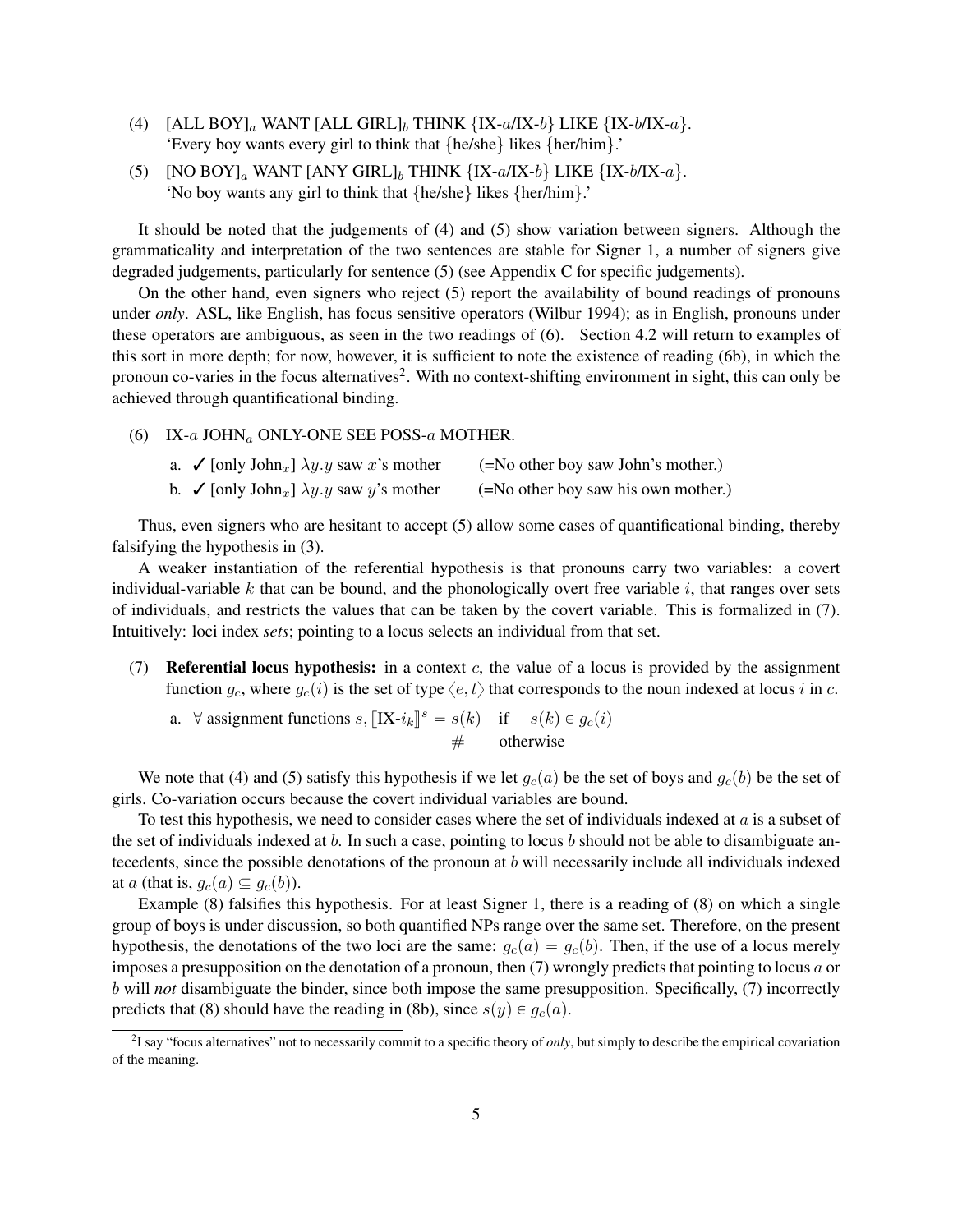(Note, sentence (8) has an additional reading in which all members of one group of boys address all members of a second group of boys; this reading is irrelevant for the current argument.)

- (8) [ALL BOY]<sub>a</sub> TELL [ALL OTHER BOY]<sub>b</sub> IX-a WILL WIN.
	- a.  $\checkmark$  '[All the boys<sub>a</sub>]  $\lambda x.x$  told [all the other boys<sub>b</sub>]  $\lambda y.y$  that x would win.'
	- b.  $\mathbf{X}$  '[All the boys<sub>a</sub>]  $\lambda x.x$  told [all the other boys<sub>b</sub>]  $\lambda y.y$  that y would win.'

Again, though, the judgments on this sentence are divided, with some signers reporting only the reading involving two groups of boys.

But again, an analogous argument can be constructed with the bound reading of *only* sentences<sup>3</sup>. Specifically, (9) has the bound reading in (9a), which entails that Jessica did not do her own homework. Under the hypothesis in (7), the existence of (9a) shows that Jessica is an element of  $g_c(b)$ . Thus,  $g_c(a) \subseteq g_c(b)$ , and regardless of which NP binds POSS-b, the presupposition that  $[\text{POSS-}b]^s \in g_c(b)$  is satisfied. The referen-<br>tial hypothosis therefore urregaly predicts the existence of the reading in (0.0) which entails that Legise told tial hypothesis therefore wrongly predicts the existence of the reading in (9c), which entails that Jessica told the speaker that Billy did Jessica's homework.

- (9) IX-a JESSICA<sub>a</sub> TELL-ME IX-b [BILLY ONLY-ONE]<sub>b</sub> FINISH POSS-b HOMEWORK.
	- a.  $\checkmark$  Jessica<sub>x</sub> told me [only Billy<sub>y</sub>]  $\lambda z.z$  did z's homework.
	- b.  $\checkmark$  Jessica<sub>x</sub> told me [only Billy<sub>y</sub>]  $\lambda z.z$  did y's homework.
	- c.  $\boldsymbol{\chi}$  Jessica<sub>x</sub> told me [only Billy<sub>y</sub>]  $\lambda z. z$  did x's homework.

The judgements in (9) seem to be robust even for signers who reject the relevant reading of (8), thus falsifying the hypothesis in (7) for these signers.

It is perhaps telling that the most robust examples for falsifying the referential hypothesis are those which involve the focus alternatives of *only*. As I will discuss in §4.2, these environments differ from the other examples here in that they allow morphosyntactic features to remain *uninterpreted* (for example, gender or person features on pronouns). Section 3 will provide evidence that viewing loci as features is a productive line of analysis. The referential constraints that appear for some signers on the data discussed here could then be seen as the semantic interpretation of this morphosyntactic feature. The exact nature of this semantic interpretation is beyond the scope of this paper.

In short, the referential hypothesis has been falsified for several different semantic dialects of ASL. Thus, unlike gestures used in spoken language, loci in ASL do more than pick out discourse referents; additionally, they can reflect the logical structure of the sentence. In this capacity, there is a striking parallel between loci

(i) SOMEONE<sub>a</sub> TELL SOMEONE<sub>b</sub> IX-a WILL WIN. 'Someone told someone that the former would win.'

However, when the quantifier has universal force, the truth conditions of the sentence reveal that the two NP sets are in fact identical. Sentences with *only* work as well, because *only* takes universal force over the focus alternatives (negating all of them). A third set of examples that could serve to prove the case are indefinites that scope under another operator, as in (ii); in these cases, the domain of the indefinites are reflected in the truth conditions. Some such examples are discussed by Schlenker (2011).

(ii) WHEN SOMEONE<sub>a</sub> HELP SOMEONE<sub>b</sub>, IX-b HAPPY. 'When someone helps someone, the latter is happy.'

<sup>&</sup>lt;sup>3</sup>A necessary condition for these arguments to go through is the ability to know the extension of the two NP sets from the truth conditions. Note, for example, that simple examples with indefinites (as in (i)) are not sufficient to make the point here, because the loci of two indefinites, although they index the same restrictor NP, could denote different non-overlapping subsets of that NP.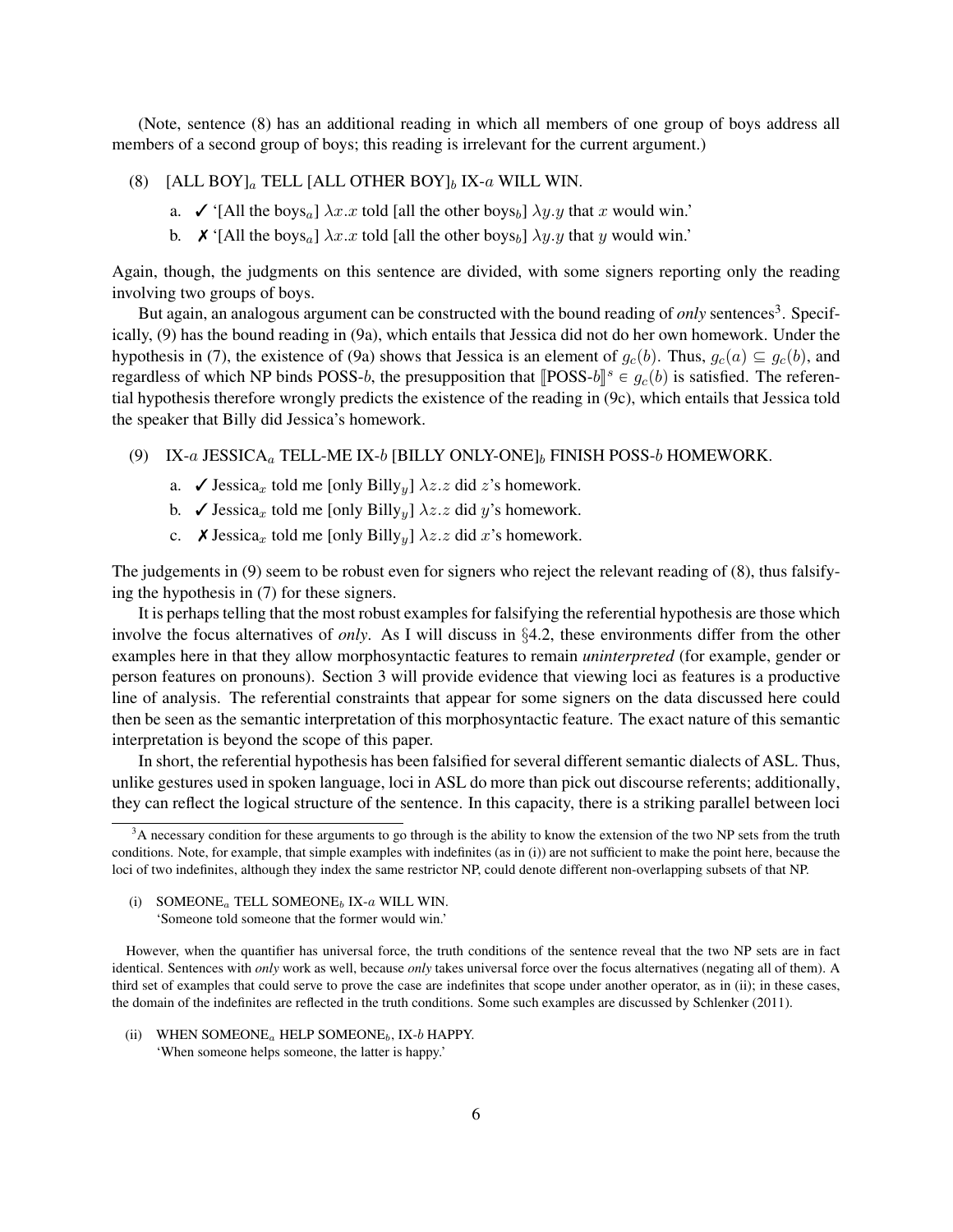and formal variables; indeed, even the English glosses in much of this paper use variables as subscripts. It is this observation that motivates Lillo-Martin and Klima (1990) and others to propose that, in fact, loci are the overt phonological manifestation of variable names.

## 3 Variables or Features?

When we eliminate purely referential analyses, there are two primary avenues of analysis. The first option, following Lillo-Martin & Klima 1990, is to hypothesize that loci are in direct correspondence with formal variables. The second option is to hypothesize that loci are in fact some kind of morphosyntactic feature, which is manipulated by the same syntactic mechanisms which govern canonical features (gender, number, person) elsewhere in language. This latter option is chosen by Neidle et al. 2000, although we note that they do not give an explicit formalization.

The two hypotheses are presented formally in the following:

- (10) The (strong) loci-as-variables hypothesis: There is a one-to-one correspondence between ASL loci and formal variables.
- (11) The loci-as-features hypothesis: Different loci correspond to different values of a morphosyntactic spatial feature.

Note that the formulation of the feature-based hypothesis does not say that the features in question are *person* features (contra Neidle et al 2000). This frees us from any extra assumptions about the way that they will function, and also allows the possibility that person features may exist elsewhere in ASL. (This latter position has been argued by Lillo-Martin and Meier (2011), who show that first person pronouns often exhibit exceptional agreement patterns which may be explained by a first-person feature).

In the following sections, I distinguish properties and test predictions of the two hypotheses. We find that the feature-based analysis allows a larger set of interpretations and grammatical sentences that the variablebased analysis: specifically, only the feature-based analysis allows two individuals to be indexed at the same locus. I show that these examples are attested, and that the variable-based analysis undergenerates.

On the other hand, the feature-based analysis seems to potentially overgenerate; there are many situations in which locus-sharing yields ungrammaticality. I give a pragmatic explanation for these sentences, arguing that they are unnecessarily ambiguous.

### 3.1 Binding with variables.

What is a variable? Linguists have employed variables to describe natural language, but the concept is a more basic, logical notion. Conceptually, a variable is characterized by its relation with other variables: critically, two variables of the same name are semantically tethered, and must receive the same value. In the lambda calculus, for example, this property arises from the definition of variable substitution; specifically, a recursive syntactic definition ensures that all instances of a given variable are replaced by the substituted term. (For a detailed exposition of this point and the finer details of the lambda calculus, see Barker ms.)

The standard account of variables in natural language semantics takes its cue from Tarski (1933/1952), who introduces the concept of **assignment functions**, which map locally unbound variables (taken to be the natural numbers 1, 2, 3, ...) to values (such as individuals: John, Mary, ...). Critically, assignment functions are *functions* (i.e. each input is related to exactly one output), so all occurrences of a given free variable are mapped to the same individual. A familiar presentation of assignment functions is given by Heim & Kratzer (1998, p. 111), whose notational conventions I follow below.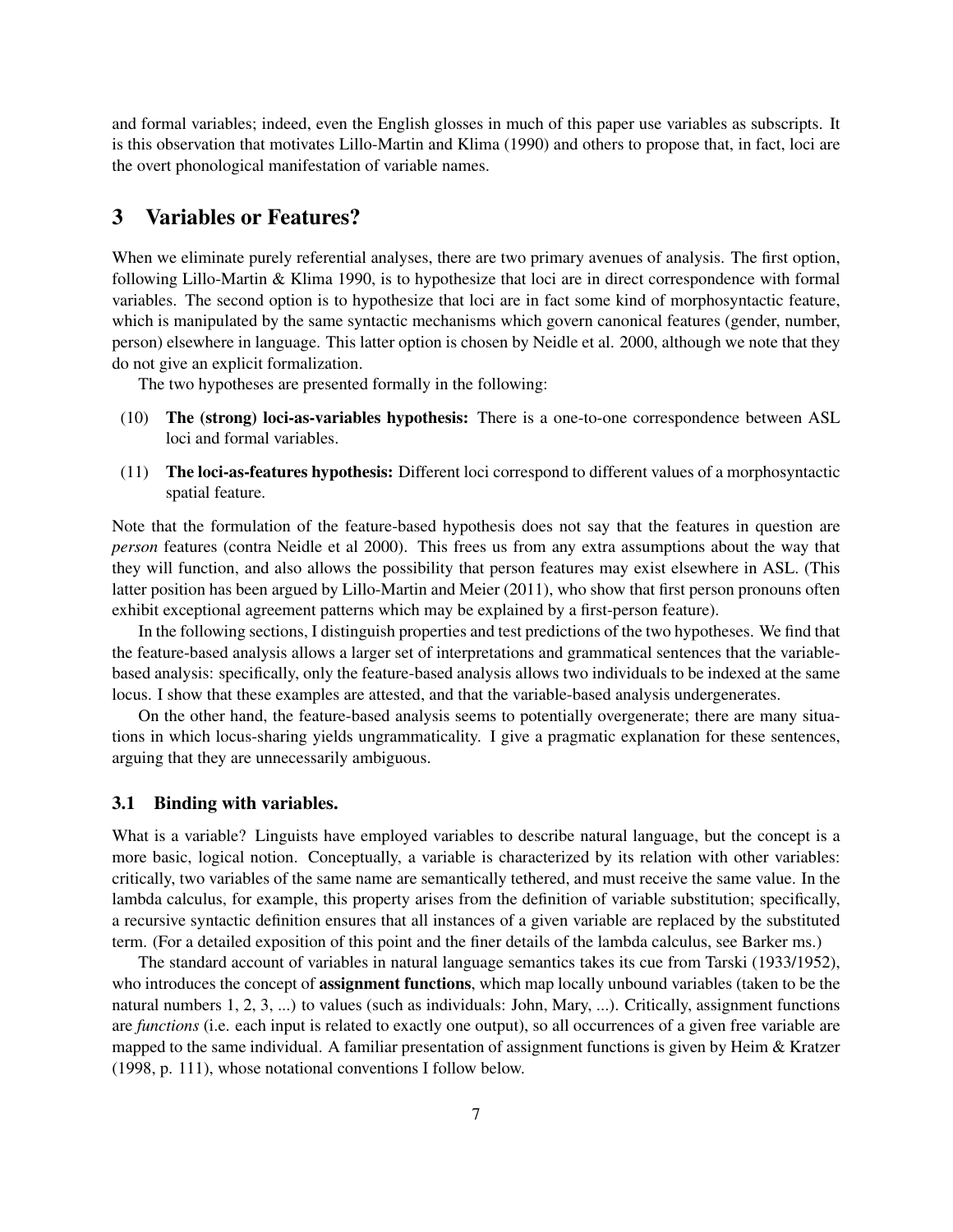Within these theories, variable binding is accomplished by manipulating the assignment functions: if S1 is a sentence with a free variable 8, the value of  $\llbracket 8 \text{ } 51 \rrbracket^g$  is a function that takes an individual x and returns  $\llbracket 51 \rrbracket^g$  where  $g'$  is identical to g but with 8 mapping to  $x$ . An example is given in  $[\![S1]\!]^{g'}$ , where g' is identical to g but with 8 mapping to x. An example is given in (12) and (13).



Importantly, this system has the property of variable capture: a variable is bound by the lowest operator which scopes over it and quantifies over that variable. As a correlate: if two occurrences of the same variable are free in some sub-expression, they will both be captured by the same operator.

### 3.2 Variable-Free Semantics

A second theory of pronominal binding is the framework of Variable-Free Semantics (VFS: Jacobson 1999), a model of natural language semantics in which the denotation of every term can be expressed as a term with no free variables. In VFS, pronouns denote the identity function over individuals; the lexical entry for pronouns is given (14). The argument slot introduced by the pronoun can then be passed through the syntax through function composition, formalized with the 'geach' operator (in (15)). Finally, binding is accomplished using Jacobson's z-combinator, which merges two argument slots (shown in (16)).

$$
(14) \quad he = \langle NP^{NP}, \lambda x. x \rangle
$$

(15) *Syntactic and semantic definitions of function composition via Geach (*g*):*

a. 
$$
\mathbf{g}'(A/B) = A^{NP}/B^{NP}
$$

- b.  $g(f) = \lambda h \lambda y[f(h(y))]$
- (16) *Syntactic and semantic definitions of binding (*z*):*
	- a.  $\mathbf{z}((B/NP)/A) = (B/NP)/A^{NP}$
	- b.  $z(V_{\langle \alpha, \langle e, \beta \rangle \rangle}) = \lambda f_{\langle e, \alpha \rangle} \lambda x_e[V(f(x))(x)]$

Examples (17) and (18) demonstrate how g and z interact in the grammar to achieve binding. In (17), the g combinator passes up the individual argument slot; because this pronoun is never bound, the (extensional) meaning of the sentence is a function from individuals to truth values. In (18), the argument slot is passed up as before; however, the z combinator acts on the verb, merging the e-type argument of *think* with the e-type argument of *laugh*. The extension of the sentence is a truth value.

- (17) He laughed.
	- a. *laughed* =  $\langle S/NP \quad , \quad \lambda x_e$ .laughed'(x))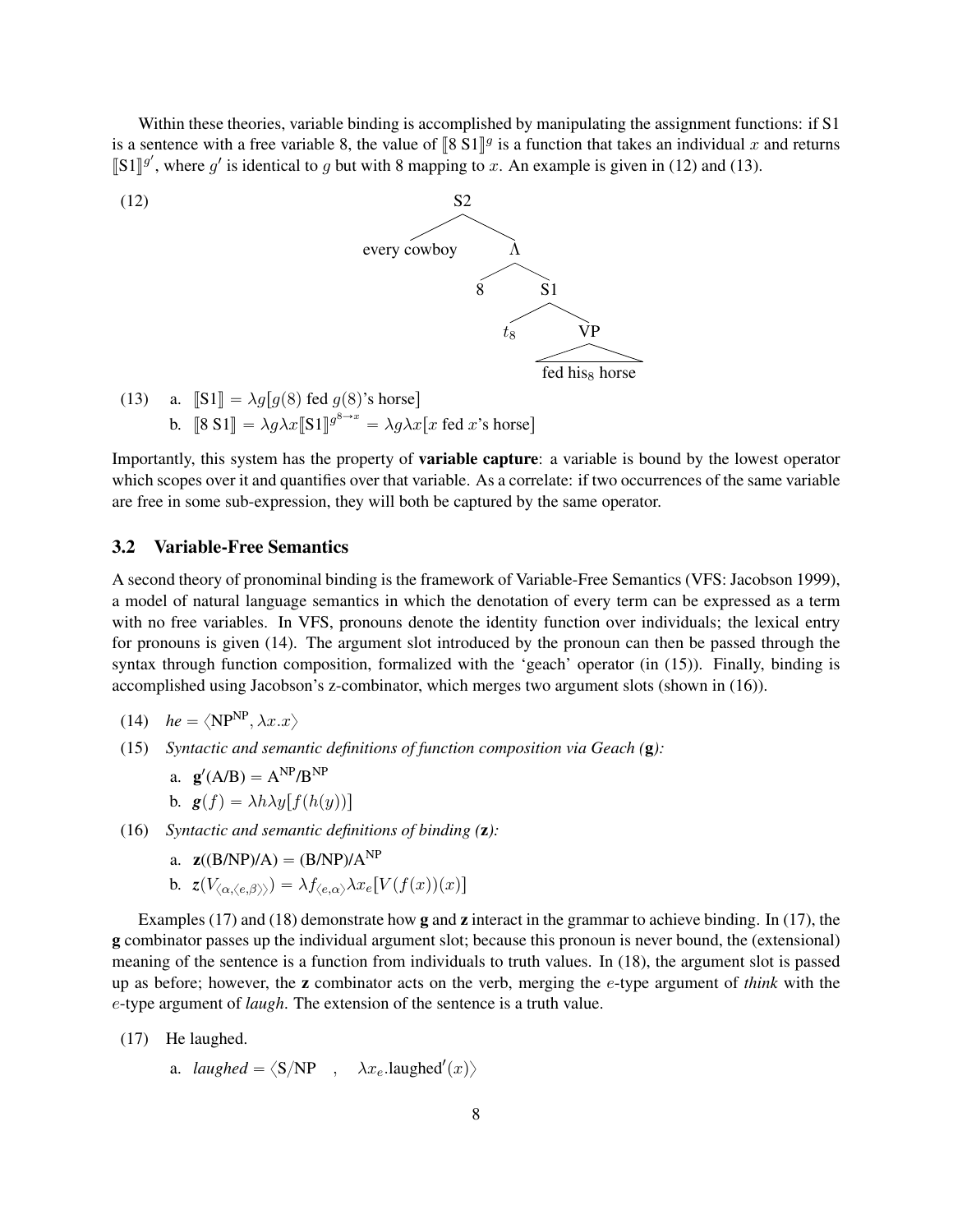- b.  $\mathbf{g}(laughed) = \langle \mathbf{S}^{\text{NP}}/\mathbf{NP}^{\text{NP}}$ ,  $\lambda f_{\langle e,e \rangle} \lambda y_e$ .laughed' $\langle f(y) \rangle$
- c.  $\mathbf{g}( \text{laughed})(he) = \langle \mathbf{S}^{\text{NP}} \rangle$ ,  $\lambda y_e$ .laughed'(y))
- (18) John thinks he laughed.
	- a. *thinks* =  $\langle (S/NP)/S , \lambda p_t \lambda x_e$ .thinks<sup>'</sup>(p)(x))
	- b.  $\mathbf{z}(thinks) = \langle (S/NP)/S^{NP} \ , \ \ \lambda f_{\langle e, t \rangle} \lambda x_e \cdot thinks'(f(x))(x) \rangle$
	- c.  $\mathbf{z}(thinks)(\mathbf{g}(laughed)(he)) = \langle (S/NP) , \lambda x_e \cdot thinks'(laughed'(x))(x) \rangle$
	- d.  $\mathbf{z}(thinks)(\mathbf{g}(laughed)(he))(John) = \langle (S/NP) \quad , \quad thinks'(laughed'(john'))(john')\rangle$

Logically, both variable-full and variable-free systems have the same expressive power (for example, the lambda calculus can be translated into Combinatory Logic, which does not make use of variables). Thus, the theoretical question is not whether one or the other is *able* to express a certain meaning (both can), but rather, how well each framework fits into a believable syntactic model.

On the variable-free side, both empirical and theoretical arguments have been given; many of these are discussed in Jacobson 1999. One striking empirical advantage discussed by Jacobson 2000 is the existence of 'paycheck' pronouns, which arise as an automatic prediction of the variable-free system.

On theoretical grounds, Jacobson 1999 argues that VFS is simply more parsimonious: VFS needs not posit indices and assignment functions in the semantic ontology, which are otherwise unmotiviated. Of particular relevance, Jacobson 1999 observes that indices have no phonological manifestation in spoken language — we do not pronounce "he<sub>x</sub>" and "he<sub>y</sub>" differently. As we have seen, however, American Sign Language has been argued to be a counter-example to this generalization. Thus, if loci did indeed show all the properties of formal variables, this would be a strong argument against the Variable Free hypothesis.

### 4 Evidence against variables: no accidental variable capture

As we saw in Section 3.1, the variable-full theory employs assignment functions, which, by definition, map each variable to exactly one individual. On the hypothesis that there is a one-to-one relation between variables and loci, the variable-based analysis therefore predicts that a given locus can only index one individual at a time; thus, two occurrences of the same locus in the same binding domain must receive the same interpretation.

Features do not have this property. If two NPs have different features, they are *not* able to be co-referent (thus, ambiguity can be eliminated in some cases); however, if two NPs have the same feature, they are not *forced* to denote the same individual. For example, the gender features on *he* and *she* in (19) prevent the pronouns from referring to the same individual. However, although both pronouns in (20) bear identical features, they nevertheless can refer to different individuals.

- (19) John told Mary that he thinks she will win.  $\rightarrow$  *He' and 'she' cannot pick out the same individual.*
- (20) John told Barry that he thinks he will win.  $\rightarrow$  The two occurrences of 'he' need not pick out the same individual.

On the hypothesis that loci are features, a single locus can be shared by two different individuals, just as the [+masculine] feature is shared by the two pronouns in (20).

This is therefore a property which distinguishes the two analyses. In this section, we observe that loci do *not* force co-reference, thus falsifying the strong loci-as-variables hypothesis.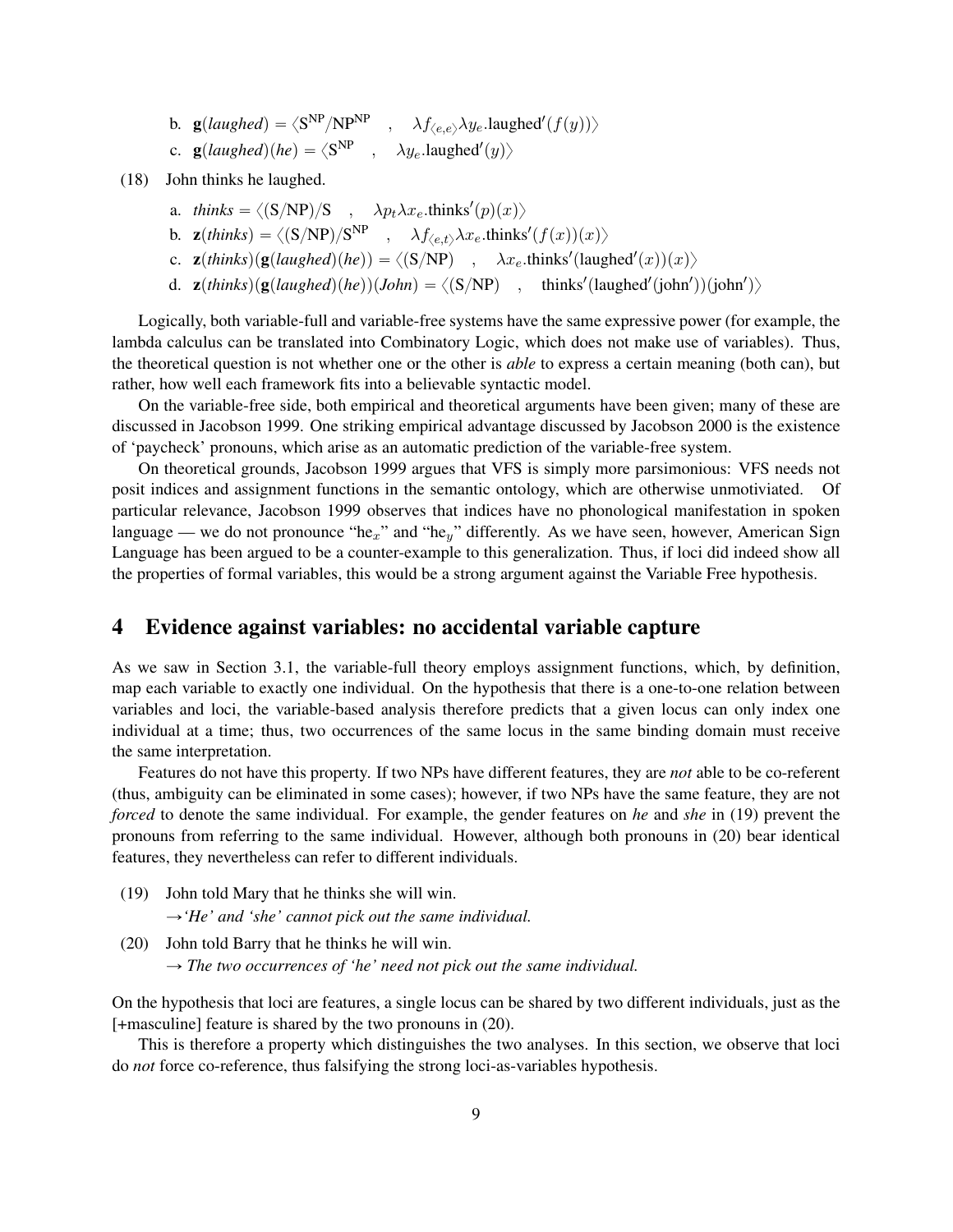### 4.1 Locus reuse in sign language

Can one locus be used for two different individuals? The preliminary answer is clearly yes: although theoretically infinitely many loci exist, psychological constraints prevent signers from using more than a small number (about four) in a given discourse. Thus, when a large number of individuals are discussed, loci must be recycled in order to keep track of the relevant relations between them.

The discourse in (21) offers one such example, where the three subjects are all indexed at locus  $a$ , and the three objects are indexed at locus b.

### (21) KINDERGARTEN CLASS STUDENTS IX-arc-ab, STUDENTS PRACTICE DIFFERENT COM-PLIMENTS.

CL-3+IX-1 IX-a ALAN TELL IX-b BILL IX-a ADMIRES IX-b. CL-3+IX-2 CHARLES-a TELL IX-b DANIELLE IX-a LIKES POSS-b STYLE. CL-3+IX-3 EVE-a TELL IX-b FRANCIS IX-a THINK IX-b HANDSOME. 'In a Kindergarten class, the students were practicing different compliments. First, Alan<sub>i</sub> told Bill<sub>j</sub> that he<sub>i</sub> admires him<sub>j</sub>. Second, Charles told Danielle that he likes her style. Third, Eve told Francis that she thinks he's handsome.'

The basic observation that loci can be recycled is not new, although the literature has generally focused on the semantic structures in which locus reuse is pragmatically felicitous. For example, in several sign languages, a possessive relation can be communicated by indexing an object at the locus of its possessor (Japanese Sign Language: Morgan 2008, Kata Kolek: Perniss and Zeshan 2008). An example from Japanese Sign Language is given in (22): when HOUSE is signed near the signer, it is understood as the signer's house; when it is signed at the locus of a third person, it is understood as that person's house.

(22) Japanese Sign Language:

HOUSE-1st HOUSE-a LITTLE-LITTLE. 'His house is not far from my house.' (From Morgan 2008)

A second case of locus-sharing underlies cases of "locative shift" (Padden 1988): when a locus is established for a geographic location (e.g. PARIS-a), pointing to the locus (e.g. IX-a) can retrieve either the geographic location or an individual associated with that location. Example (23) replicates an example from Schlenker 2012.

(23) IX-b JOHN-b WORK [IX-a PARIS]-a. SAME WORK [IX-c NEW YORK]-c. IX-a, IX-1 HELP IX-a. IX-c, IX-1 NOT HELP IX-c. 'John works in Paris and also works in New York. There (Paris), I help him. There (New York), I don't help him.'

Coordination structures provide a third example. Schlenker 2011 (Appx. 2) discusses cases from ASL where two disjuncts are indexed in the same location. A replicated version of his examples is given in  $(24)$ . Davidson 2013 provides further discussion of coordination in ASL.

(24) PRESIDENT ELECTION, [WHITE MAN]-a IX-a WON'T WIN. THIS YEAR, [BLACK MAN]-c OR [ASIAN MAN]-c WILL WIN. IX-c WILL WIN AHEAD.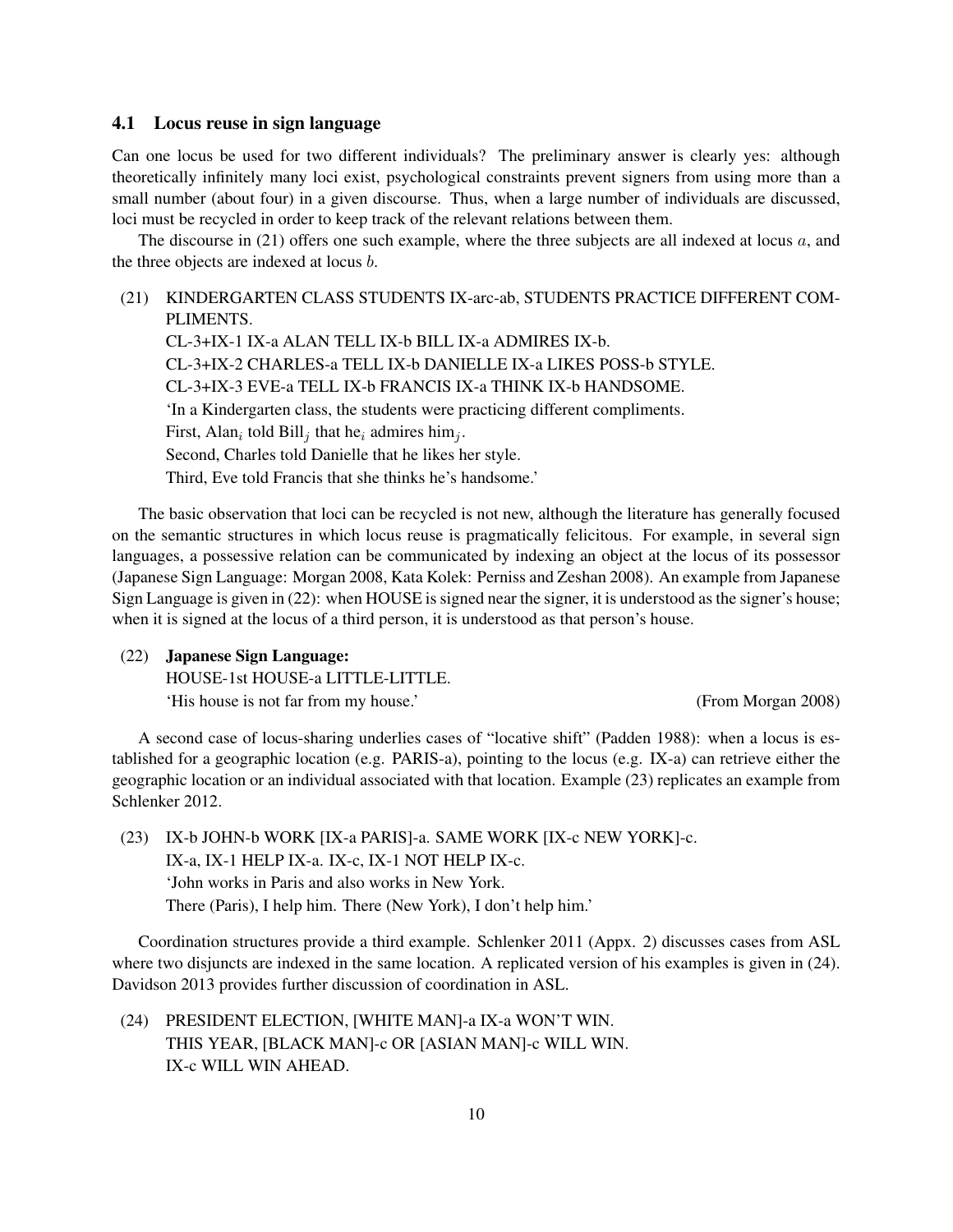'A white man won't win the presidential election. This year, an African American or Asian American will win. He [=the winner] will win by a large margin.'

The cross-linguistic generalization seems to be: locus reuse is possible, but seems to be governed by pragmatic factors, such as having a salient contextual relationship between co-located individuals (such as possession).

However, the recycling of loci is not, in itself, enough to argue against a variable-based analysis of loci. After all, two occurrences of a logical variable may be semantically independent if there is an intervening operator. To make this more concrete, consider the predicate logic expression in (25a): the two occurrences of x are independent, so the meaning of the expression denotes the same proposition as the  $\alpha$ -equivalent expression in (25b).

(25) a.  $\exists x [P(x)] \wedge \exists x [Q(x)]$ b.  $\exists x [P(x)] \wedge \exists y [Q(y)]$ 

Thus, the critical configurations to test are exactly the cases of variable capture introduced in §3.1: we need two co-located pronouns to appear free in the same sub-expression, as in (26).

(26)  $...NP_a[...NP_a[...IX-a...IX-a...]]...$ 

The following two sections shows that such configurations are attested, but do *not* force co-reference. To my knowledge, this is the first time that such sentences have been reported in the literature.

#### 4.1.1 Locus sharing in the same clause

Sentence (27) provides the first counter-example to the variable-based analysis. Here, both JOHN and MARY are signed at locus  $a$ , and the two instances of IX- $a$  are free within the embedded sentence, thus exemplifying the configuration in (26). The same holds for BILL and SUZY, both signed at locus b.

Nevertheless, the sentence is grammatical, and the two instances of IX-a can retrieve different individuals. As discussed above, this cannot be captured under by the variable-based analysis.

(27) EVERY-DAY, JOHN<sub>a</sub> TELL MARY<sub>a</sub> IX-a LOVE IX-a. BILL<sub>b</sub> NEVER TELL SUZY<sub>b</sub> IX-b LOVE  $IX-b.$ 

'Every day, John<sub>i</sub> tells Mary<sub>j</sub> that he<sub>i</sub> loves her<sub>j</sub>. Bill<sub>k</sub> never tells Suzy<sub>l</sub> that he<sub>k</sub> loves her<sub>l</sub>.'

In contrast, the grammaticality of (27) comes automatically under the agreement analysis, in which an NP may bind any pronoun that agrees in locus.

A possible argument against this example is to maintain that JOHN and MARY are *not* actually indexed at the same locus, but rather, that they are indexed at two loci which are so close together that they are phonetically indistinguishable. However, there is evidence against this analysis from both production and reception. In production, the signer, who has good meta-linguistic awareness, was asked explicitly to place the pairs of people at the same locus; the sentence above is what was produced and evaluated. Then, after watching the video played back to himself, the signer reported that the sentence was "technically ambiguous," with a possible meaning that John tells Mary that she likes him, but that this second meaning "doesn't make sense" for pragmatic reasons. In particular, the subject reported that if the verb in the sentence were changed from TELL to ASK, the other binding pattern would be preferred.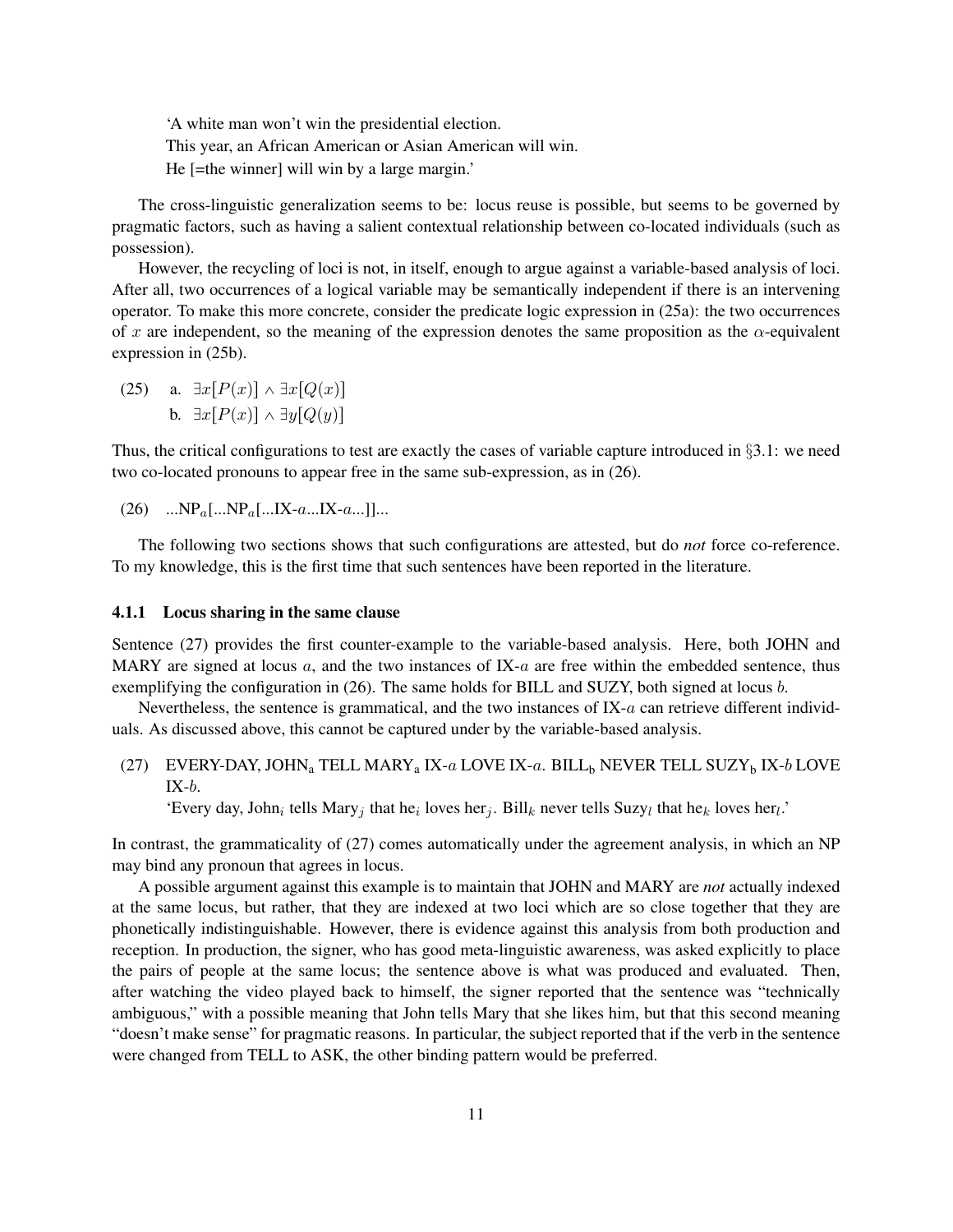Nevertheless, in most contexts, it still seems to be the case that indexing two individuals at the same locus is dispreferred. This dispreference, as well as the relative acceptability of (27), can be explained in pragmatic terms. First, there is a general pragmatic pressure to avoid ambiguity. (In fact, Grice 1975 posits this as an explicit maxim in the Manner category.) In ASL, one way to accomplish this end is through the use of multiple loci. However, in the example above, this pragmatic pressure is reduced by other means: two logically-possible readings are ruled out by binding theory (Condition B)<sup>4</sup>, and the final reading is ruled out by world knowledge (specifically, it's weird to tell someone else about their own preferences).

This analysis is supported by the observation that sentence judgements decrease when ambiguity increases. For example, (28) is parallel to (27) except that Condition B no longer eliminates readings. In a paired paradigm, (27) receives a rating of 6/7; (28) receives a rating of 4/7.

(28) \* EVERY-DAY, JOHN<sub>a</sub> TELL MARY<sub>a</sub> IX-a THINK IX-a SMART. BILL<sub>b</sub> NEVER TELL SUZY<sub>b</sub> IX-b THINK IX-b SMART.

'Every day, John tells Mary that he thinks {he/she} is smart. Bill never tells Suzy that he thinks {he/she} is smart.

Second, as we saw in §4.1, locus reuse is pragmatically facilitated by the existence of a salient contextual relationship (love) between the two co-located individuals. Here, opposing loci are used to indicate a contrast between the two pairs of individuals; both pairs have a parallel, salient relationship.

In short, in certain specific examples where pragmatic effects are controlled for, it appears that ASL loci *can*, in fact, be indexed at the same locus. The variable-based analysis gets the wrong prediction.

### 4.2 Uninterpreted loci under *only*

In spoken language, pronouns under *only* are known to optionally co-vary in the focus alternatives, depending on whether the pronoun is bound by a lambda operator or free and co-referential with the referential NP.

| (29) | a. [Only Mary <sub>x</sub> ] $\lambda y. y$ did her <sub>x</sub> homework. | (John didn't do Mary's homework.)  |
|------|----------------------------------------------------------------------------|------------------------------------|
|      | b. [Only Mary <sub>x</sub> ] $\lambda y. y$ did her <sub>y</sub> homework. | (John didn't do his own homework.) |

American Sign Language, too, contains lexical items which are focus sensitive (Wilbur 1994, Wilbur and Patschke 1998), including at least three different signs that correspond roughly to English *only*: these are sometimes glossed ONLY, ONLY-ONE, and THAT'S-ALL (Wilbur and Patschke 1998).

Both ONLY (homophonous in ASL with ALONE, ALWAYS, and SOMEONE), and THAT'S-ALL (homophonous with FINISH and the perfect aspect marker) are able to associate with any focused material in the phrase. ONLY-ONE always appears adjacent to an NP (either the left or the right). Like prenominal *only* in English, it necessarily associates with the NP. In the following discussion, I focus on the form ONLY-ONE in order to eliminate irrelevant ambiguity from homophony and focus-association.

In ASL, focus-marking is indicated primarily with non-manual markers such as body leans (Wilbur 1999, Wilbur and Patschke 1998). However, since focus-association is syntactically determined with ONLY-ONE, non-manual markers will be omitted from glosses below for ease of notation.

(30) a. ALL KNOW KIM ONLY-ONE GET-A 'Everybody knows that only Kim got an A.'

<sup>4</sup> For a variable-free treatment of Condition B, see Jacobson 2007. Since this analysis makes no use of indices/variables, it can be transferred over to ASL with no additional work. See Section 7.2.3 for a brief discussion about Condition A in ASL.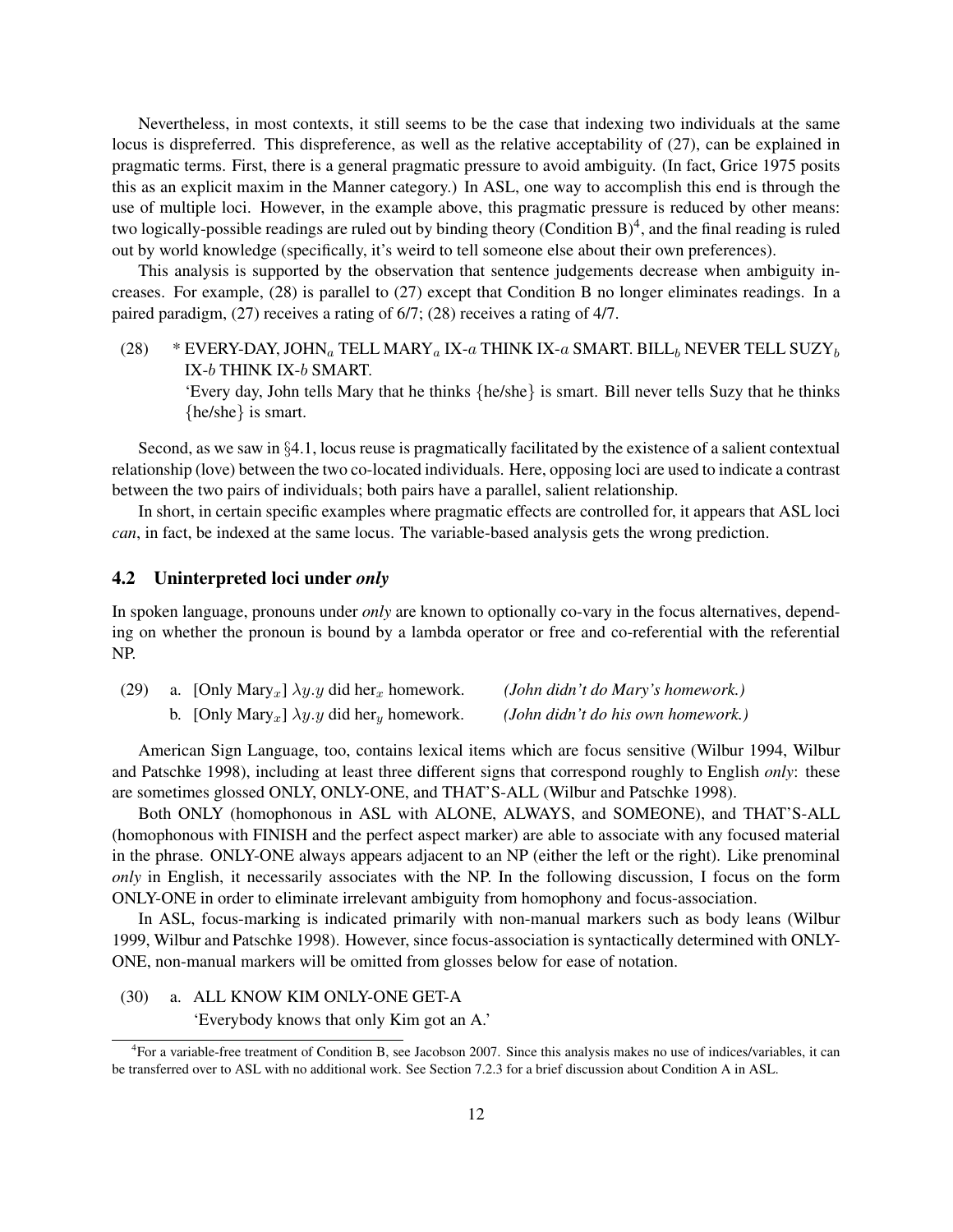### b. KNOW WHAT? ONLY-ONE KIM GET-A 'Know what? Only Kim got an A.' *(Nobody besides Kim got an A.)* (Examples from Wilbur 1994)

As in English, when a pronoun appears under ONLY-ONE, its interpretation is ambiguous between a referential reading and a reading in which it varies in the focus alternatives. Example (31) is repeated from (6).

(31) IX-a JOHN-a ONLY-ONE SEE HIS-a MOTHER.

| a. [Only John <sub>x</sub> ] $\lambda y. y$ saw his <sub>x</sub> mother. | (Isabelle didn't see John's mother.)  |
|--------------------------------------------------------------------------|---------------------------------------|
| b. [Only John <sub>x</sub> ] $\lambda y. y$ saw his <sub>y</sub> mother. | (Isabelle didn't see her own mother.) |

### 4.2.1 Multiple pronouns under *only*/ONLY-ONE

Returning to English, we observe that when two pronouns appear under *only*, there are four possible readings, including two mixed readings, with one pronoun bound and one free<sup>5</sup>. The four readings for the sentence in (32) are shown in (33) with disambiguating contexts. The mixed readings are given in (b) and (c).

- (32) Only Billy told his mother his favorite color.
- (33) a. **Bound-bound:**  $[Only Billy_x] \lambda y.y$  told y's mother y's favorite color.

Every day, Billy's class is supposed to share a new fact about themselves with their family; this week, they were each supposed to tell their mothers their favorite color. However, only Billy did the assignment this week.

*Free-bound*: [Only Billy<sub>x</sub>]  $\lambda y.y$  told x's mother y's favorite color.

*Context:* Billy's mother can be very embarrassing sometimes. When she has his friends over to play, she asks them all sorts of personal questions, which they are usually reluctant to answer. Yesterday, she asked them what their favorite color is, but only Billy answered.

**b.** *Bound-free*:  $[Only Billy_x] \lambda y.y$  told y's mother x's favorite color.

*Context:* In class on Friday, Sally learned that Billy's favorite color is pink, and, to his horror, soon told everybody else in the class. Later, Billy told his mother the situation, and said he was worried that the children would spread the gossip to their mothers. It turns out that Billy had nothing to worry about.

d. **Free-free:** [Only Billy<sub>x</sub>]  $\lambda y. y$  told x's mother x's favorite color.

Billy is embarrassed that his favorite color is pink, and, in particular, doesn't want his mother to find out. In the end, though, it was Billy himself who spilled the beans.

This syntactic construction provides a second instance of the schema in (26). Thus, if ASL loci are variables, then the use of loci should make mixed readings unavailable. In particular, when two spatially co-indexed pronouns appear under *only*, both are predicted to give the same (bound or free) reading, since both of them — denoting the same variable — must be captured by the same operator.

However, mixed readings *are* attested. In the ASL sentence in (34), both possessive pronouns (POSS) are indexed at locus b, the locus of BILLY. All four readings are attested for (34) that are attested for the parallel English sentence in (32).

<sup>&</sup>lt;sup>5</sup>The story is in fact more complex, but in ways orthogonal to our discussion here. For discussion of Dahl's Puzzle (Dahl 1974), see in particular Fox 2000 and Kehler and Buring 2007. For relevance to indexical pronouns, see Kratzer 2009.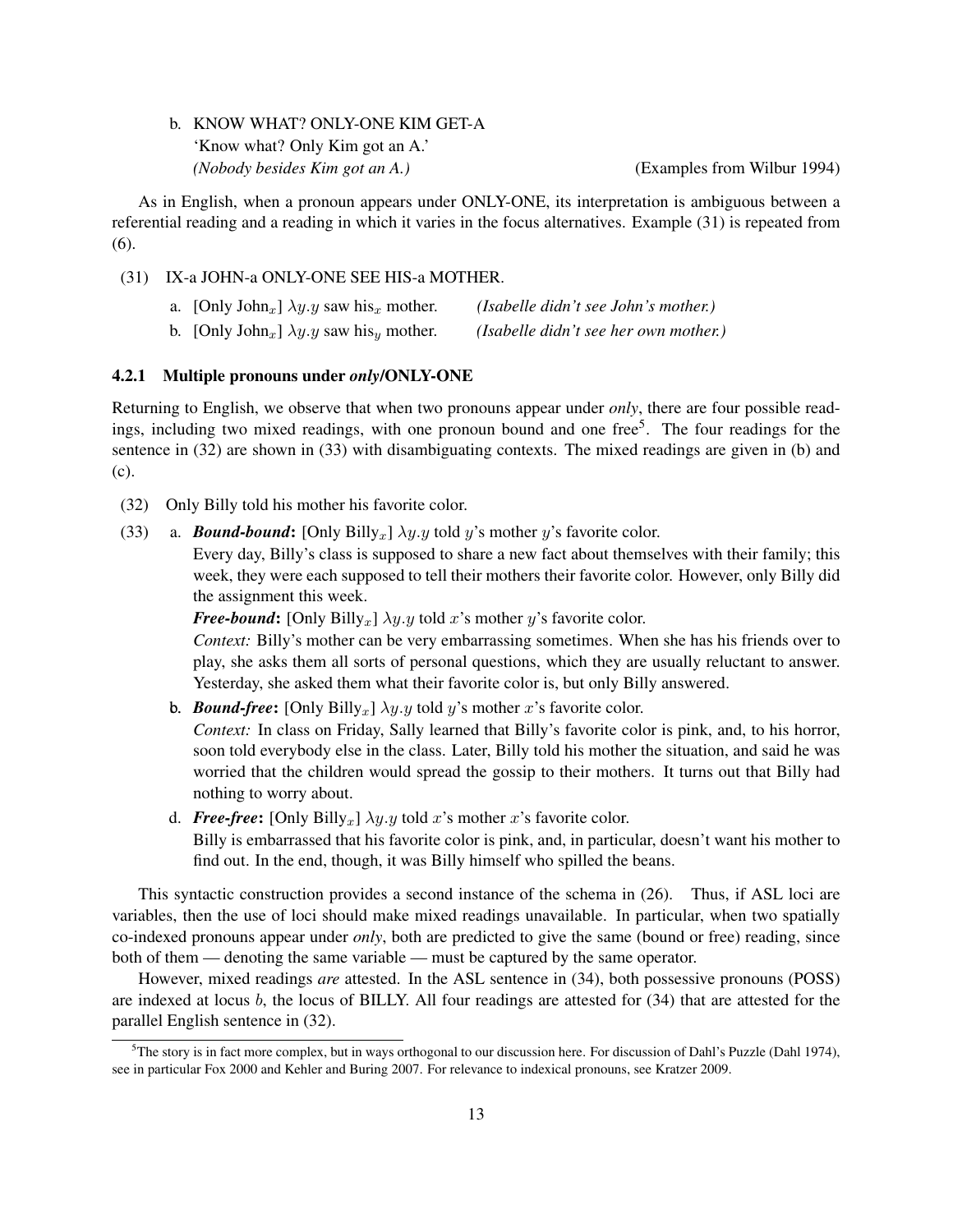# (34) IX-a JESSICA TOLD-ME IX-b BILLY ONLY-ONE FINISH-TELL POSS-b MOTHER POSS-b FAVORITE COLOR. 'Jessica told me that only Billy told his mother his favorite color.' *Can be read as: bound-bound, bound-free, free-bound, or free-free.*

These judgements were tested multiple times in a variety of different ways. First, sentence (34) was signed by Signer 1 and recorded. The subject (who is fluent in English) was then presented with English descriptions of four contexts that disambiguate the four readings, as in (33) above. The subject was asked to judge (yes or no) whether the target sentence could be used in each. To direct attention to the the contribution of ONLY-ONE, this was paired with an inference task about the other children. For example, for the reading targeted by (33b), the subject was asked to judge the inference that "John did not tell Billy's mother John's favorite color." On both these diagnostics (context compatibility and inference judgements), all four readings were judged to be available.

To identify fine-grained preferences, the subject was then asked to repeat the task giving judgements for each reading on a 7 point scale. All were rated highly: the bound-bound and free-bound readings were rated 7/7; the bound-free and free-free readings were rated 6/7.

Throughout the entire first set of judgements, written English was used for the contexts and inferential tasks to make certain that the judgements were being given for the target sentence and not for the contexts. However, to ensure that English was not influencing the judgements, the entire procedure was repeated later using only ASL. First, the four contexts were translated into ASL by Signer 1 (and checked by the author). At a later date, the entire procedure was repeated (using binary judgements), using the pre-recorded contexts in ASL. This was done both for the original subject and an additional subject.

In all cases, judgements were confirmed: all four readings were judged to be available. To capture these facts, the variable-based analysis would need to sacrifice the strong hypothesis in which loci directly correspond with variables.<sup>6</sup>

### 4.2.2 Uninterpreted features

On the feature based analysis, the example in (34) displays a striking similarity to the phenomenon of uninterpreted features in spoken language. The basic observation (generally attributed to lecture notes by Heim) is that phi-features (i.e. gender, person, and number) appear not to be interpreted on bound pronouns under focus-sensitive operators like *only*.

For example, both sentences in (35) have a bound and free reading; the bound reading entails that other members of a comparison set did not do their homework. Critically, though, this comparison set may contain individuals who do not bear the features of the bound pronoun. Thus, on the bound reading, (35a) entails that John didn't do his homework, even though he is not a female; (35b) entails that John didn't do his homework, even if he is not the speaker.

- (35) a. Only Mary did her homework.
	- b. Only I did my homework.

Turning to ASL loci, we observe exactly the same pattern: when a pronoun appears bound under *only*, the comparison set may contain individuals who do not share the locus of the pronoun. Thus, in (36), re-

<sup>&</sup>lt;sup>6</sup>A possible alternative way out for the strong variable hypothesis is to reject the assumption that all readings arise from the Logical Form. For example, in Fox's (2000) analysis of ellipsis, elided pronouns may get a bound reading from the Logical Form ("structural parallelism") but may also receive a free reading through "referential parallelism." We note, however, that Fox's analysis of ellipsis fundamentally does not translate over to the *only* examples discussed here, as shown in Kehler and Buring 2007.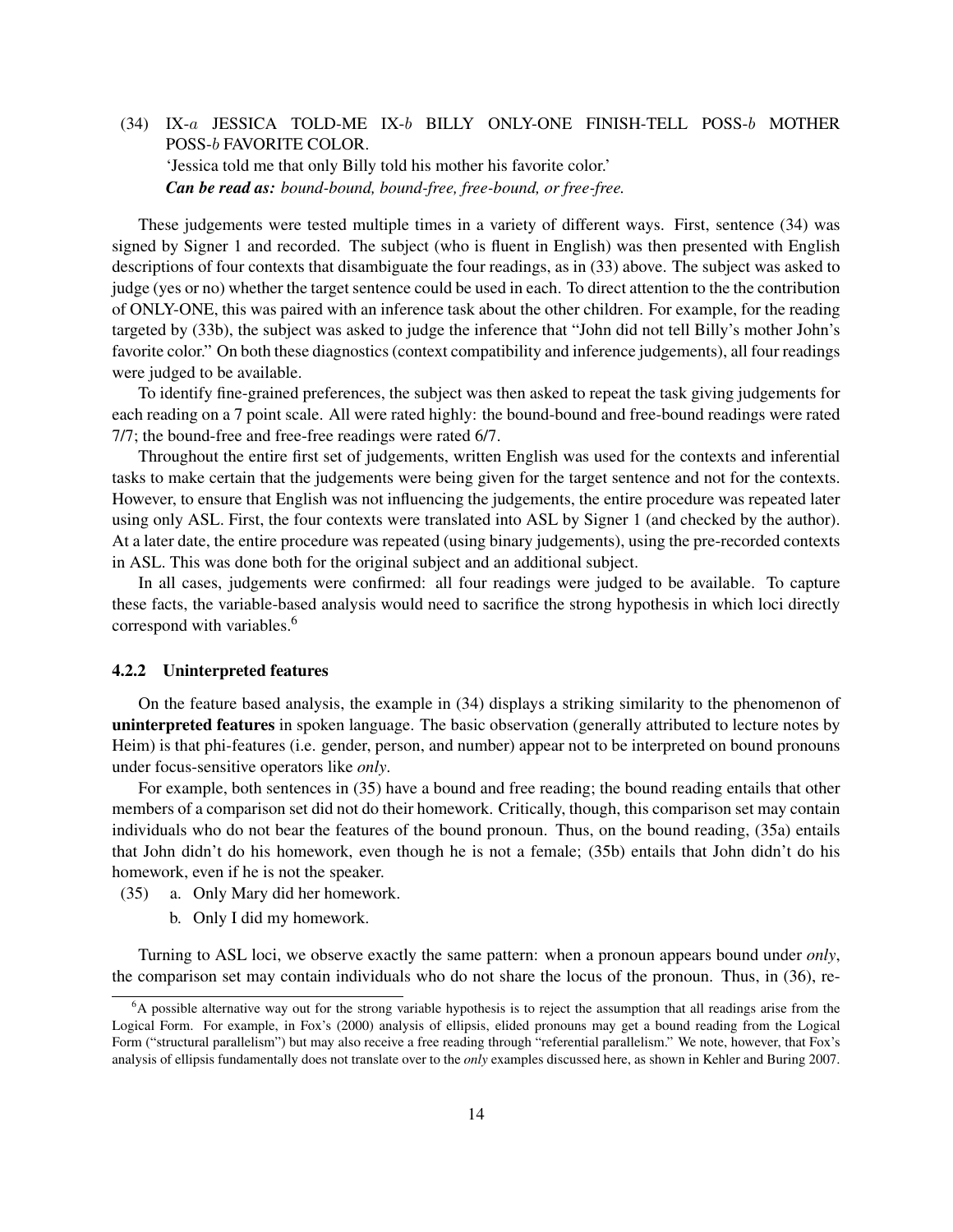peated from (9), the bound reading entails that, according to Jessica, she herself didn't do her own homework even though Jessica (at locus a) bears a different locus from Billy (at locus b).

(36) IX-a JESSICA<sub>a</sub> TELL-ME IX-b [BILLY ONLY-ONE]<sub>b</sub> FINISH POSS-b HOMEWORK.

a. *Bound reading:* Jessica told me [only Billy<sub>u</sub>]  $\lambda z.z$  did z's homework.

Sentence  $(34)$  is exactly parallel: the two pronouns bear a locus, b, which is uninterpreted when the pronouns are bound by ONLY-ONE; thus, when bound, their value may range over individuals indexed at other loci (including Jessica, at locus a).

Two general approaches have been taken for the puzzle of uninterpreted features. Kratzer (1998, 2009) and Heim (2008) propose that features on bound pronouns do not exist at LF, but instead are inherited via syntactic agreement. Jacobson (2012) argues that phi-features on bound pronouns *do* exist in the LF, but make no contribution to the focus-value of an expression.

Regardless of whether we adopt the syntactic analysis of Heim/Kratzer or the semantic analysis of Jacobson, though, the facts carry over directly to sign language. If loci are spatial features, then whatever mechanisms allow features to remain uninterpreted in focus alternatives in spoken language will allow loci to remain uninterpreted in focus alternatives in  $ASL^7$ .

Thus, the readings in (34) pose no problem for a feature-based analysis. Either pronoun may be bound or free; in both cases, it must agree with the same locus. The spatial feature in bound readings is uninterpreted, just as the gender and person features in (35) are uninterpreted.

### 5 Parallels with features

In the previous section, I gave evidence against a variable-based analysis, showing that a strong form of the loci-as-variable hypothesis is not tenable under a set of standard assumptions. In this section, I approach the question from the opposite side — I show that loci share a number of important properties with features in spoken language.

Section 4.2 already showed one such commonality: we saw that loci, like features, may remain uninterpreted under focus-sensitive operators. Here, I discuss two further parallels: verbal agreement and underspecification. I take these examples as further evidence that an an analysis of loci (whatever its final form) should be the same as an analysis of features elsewhere in language.

### 5.1 Directional verbs as verbal agreement

One of the fundamental properties of morphosyntactic features — indeed, a major reason why they are interesting for theories of formal syntax — is that they are able to induce changes on verbal and adjectival morphology in the form of agreement. ASL loci, like standard morphosyntactic features, also show this property. In particular, a large class of verbs — neutrally entitled "directional verbs" — move in space from the locus of one argument to the locus of another. These directional verbs may agree with a single argument  $(as in (37a,b))$  or both of the arguments  $(as in (37c,d)).$ 

- (37) a. TELL<sub>a</sub>: motion starts at the chin, and moves to the locus of the indirect object (here, locus a).
	- b.  $\text{SEE}_{a}$ : motion starts at the eyes, and moves to the locus of the direct object (here, a).

<sup>&</sup>lt;sup>7</sup>We do note that the ASL data seem to lend themselves to a syntactic approach, since, as observed in section 2.1, there is no specific semantic contribution that distinguishes one locus from another. Of relevance is Spathas' (2007) discussion of pronouns in Greek, which may bear either grammatical or natural gender.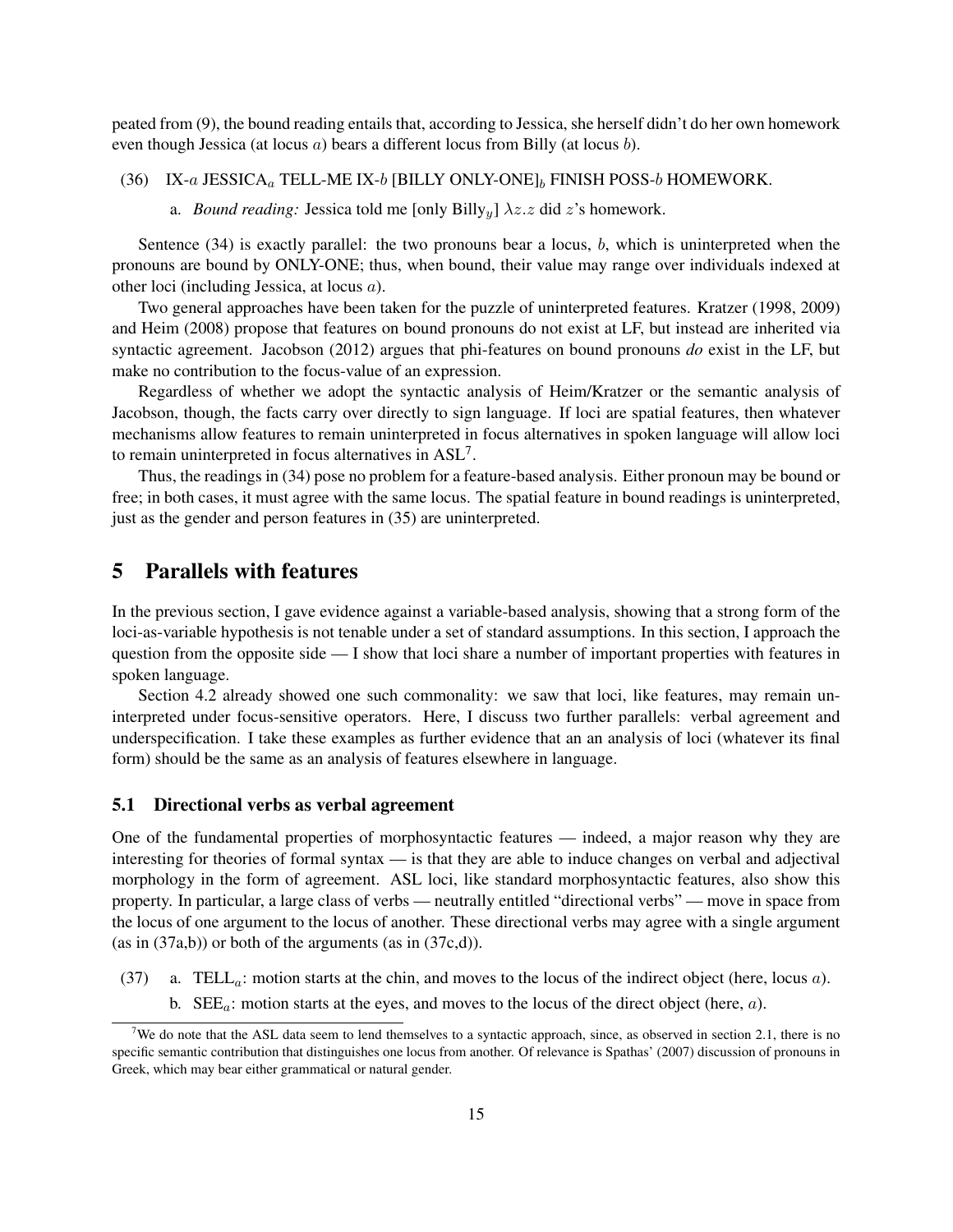- c.  $_{a}$ HELP<sub>b</sub>: motion starts at the locus of the subject (here, *a*), and moves to the locus of the direct object (here, b).
- d.  $_a$ GIVE<sub>b</sub>: motion starts at the locus of the subject (here, a), and moves to the locus of the indirect object (here, b).

Example (38) demonstrates the interaction of NP loci with directional verbs. Specifically, a sentence is only grammatical if the locus of the argument matches the locus that is activated by the agreeing verb.

| (38) | a. | BOOK, JOHN <sub>a a</sub> GIVE <sub>b</sub> MARY <sub>b</sub> .   | (Match)            |
|------|----|-------------------------------------------------------------------|--------------------|
|      |    | * BOOK, JOHN <sub>c a</sub> GIVE <sub>b</sub> MARY <sub>b</sub> . | (Mismatch subject) |
|      |    | * BOOK, JOHN <sub>a a</sub> GIVE <sub>b</sub> MARY <sub>c</sub> . | (Mismatch object)  |
|      |    | 'John gave the book to Mary.'                                     |                    |

A lively debate has centered around the correct analysis of directional verbs. The standard view (Fischer & Gough 1978, a.o.) is that these are simply an instance of verbal agreement. On the other hand, Liddell (2000), recognizing the often iconic properties of directional verbs, proposes that directionality is ultimately non-linguistic gesture. Lillo-Martin and Meier (2011) argue against this view, pointing to examples of exceptional first-person forms, as well as a number of syntactic effects of directional verbs. I follow Lillo-Martin and Meier (and much of the rest of the literature) in considering directionality to involve a truly linguistic system.

Under a feature-based analysis, the basic data falls out as a special case of feature agreement on verbs. In contrast, a variable-based approach would need to posit a new mechanism of index agreement. For example, Aronoff et al. (2005) proposes one such analysis, in fact going so far as to suggest that all feature agreement is index copying.

So, unlike the examples in the previous section, this is not a place in which the variable-based analysis *fails* as such. Rather, it is an place where the properties of loci seem to pattern with the properties of features: features are generally able to induce agreement on verbs. Given the existence of directional verbs, loci appear to have this property.

### 5.2 Underspecification

Another commonality between loci and features is the phenomenon of *underspecification*. As just discussed, some verbs (or syntactic heads more generally) require their arguments to bear a specific, agreeing feature. On the other hand, verbs may also be underspecified, accepting arguments with any feature. For example, in English, agreement morphology on present tense verbs dictates the number of their subject (as in (39)). However, past tense verbs are underspecified in this respect: they can take either singular or plural subjects (as in (40)).

- (39) *Sleep* and *sleeps* subcategorize for the number of the subject.
	- a. A boy sleeps.
	- b. \* A boy sleep.
	- c. \* Boys sleeps.
	- d. Boys sleep.
- (40) *Slept* takes either a singular or plural subject.
	- a. A boy slept.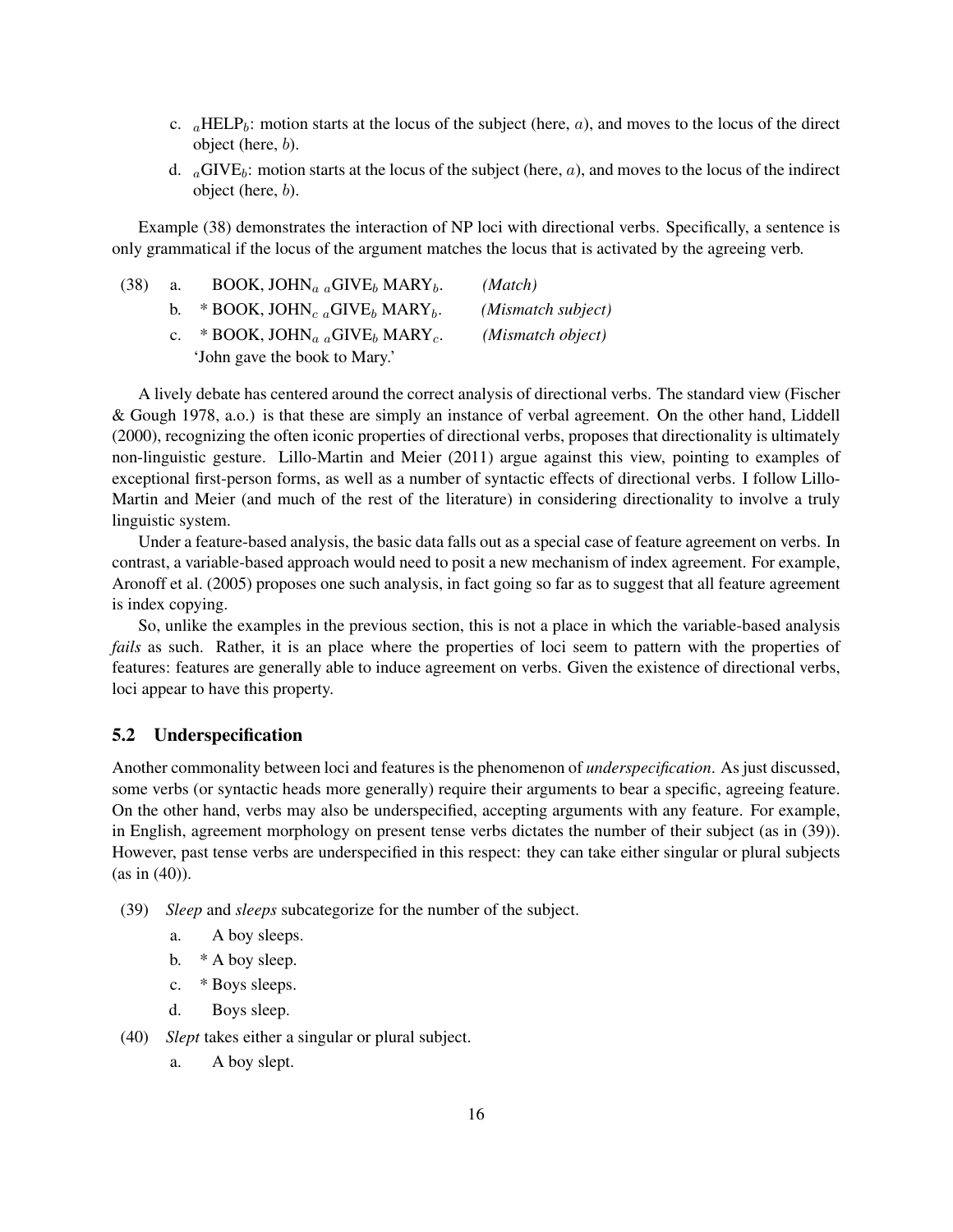b. Boys slept.

Turning to ASL loci, we find that a similar property (unsurprisingly) holds here. Although some verbs are directional, many verbs are not, and are signed in a neutral location, and may take arguments at any loci. A very simple example is the the predicate HAPPY, as seen in (41).

- (41) HAPPY takes a subject at any locus.
	- a. JOHN<sub>a</sub> HAPPY.
	- b. JOHN $_b$  HAPPY.

The flip-side of underspecification is that there are also cases in which the verb is specified for a given feature, but the noun is not. Some examples of this for English number features are given in (42). (We note that the interpretation changes in each of the two cases; this is expected, given that the plural feature has a semantic effect. Critically, though, the interpretation is disambiguated by the predicate, not the noun.)

- (42) a. Who {has/have} left? *(some dialects)*
	- b. The sheep {is/are} grazing in the field.

Again, a similar pattern holds for loci. In ASL, NPs may always be signed in a default position, articulated in a neutral location in front of the body, without establishing a locus. If we view these neutral forms as underspecified for spatial feature, we find that the pattern is exactly the same for ASL loci as for features in spoken language: a given structure is only ungrammatical if there is a *mismatch* of features.

(43) Mismatch conditions ungrammatical, but neutral arguments fine in either argument position

| a.             | BOOK, JOHN <sub>a a</sub> GIVE <sub>b</sub> MARY <sub>b</sub> .   | (Match)                  |
|----------------|-------------------------------------------------------------------|--------------------------|
| $\mathbf{b}$ . | * BOOK, JOHN <sub>c a</sub> GIVE <sub>b</sub> MARY <sub>b</sub> . | (Mismatch subject)       |
| $\mathbf{c}$ . | BOOK, JOHN $_{a}$ GIVE <sub>b</sub> MARY <sub>b</sub> .           | (Underspecified subject) |
| $d_{-}$        | * BOOK, JOHN <sub>a a</sub> GIVE <sub>b</sub> MARY <sub>c</sub> . | (Mismatch object)        |
| e.             | BOOK, JOHN <sub>a a</sub> GIVE <sub>b</sub> MARY.                 | (Underspecified object)  |

We note that the non-manual markers on the neutral NPs in  $(43)$  also show no indication of agreement with the verb. First, although there is a slight ipsilateral head-tilt on neutral subjects, it appears regardless of whether the verbal agreement begins on the ipsilateral or contralateral side. Second, although most cases of locus establishment are accompanied by a brief eye-gaze towards the locus, all neutral forms tested above contain eye-gaze directed only at the camera.

Thus, in both verbal agreement and underspecification, we find that loci pattern with morphosyntactic features. So, although variable-based analyses could be built for both of these patterns, the patterns will fall out from independently needed technology under a feature-based analysis.

### 6 Interim summary

#### 6.1 A second chance for variables.

At this point, the strong loci-as-variables hypothesis has been falsified. Specifically, in Section 4, we showed two cases where the theory wrongly predicts variable capture and undergenerates readings. On the other hand, modifications may be made to our assumptions to salvage a variable-based analysis. In particular,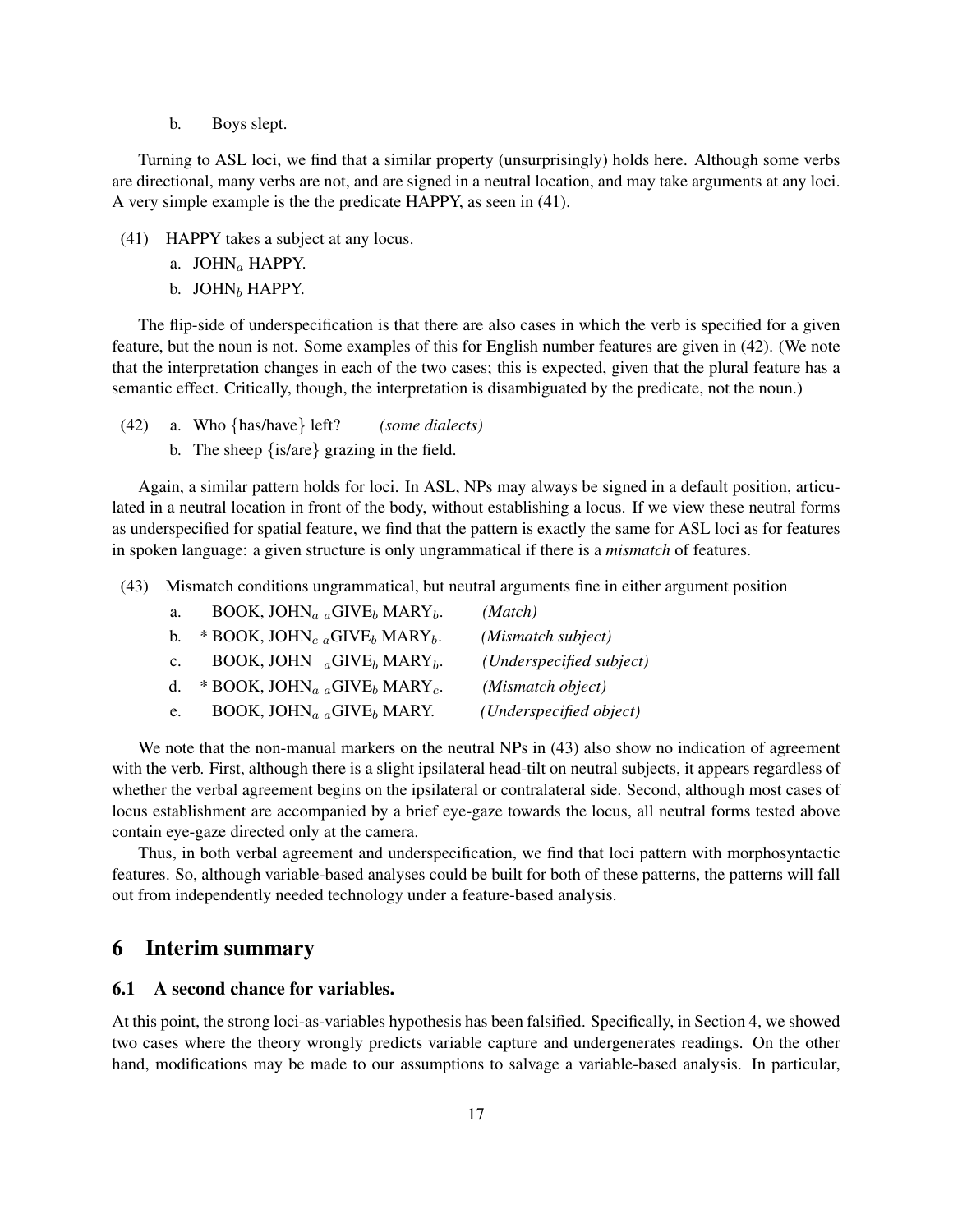weaker forms of the hypothesis are available, which do not fall subject to the same incorrect predictions. In particular, if we allow each locus to correspond with a set of more than one variable (as in (44)), then pointing to that locus does not necessitate variable capture.

#### (44) A weakened variable-based hypothesis:

Loci create *partitions* of variables; pointing to a locus retrieves one of a set of variables.

We will not discuss predictions of this hypothesis here, but it bears pointing out that this new formulation may effectively be recreating the feature-based theory in terms of variables.

It is also important to note that the arguments above do not preclude the existence of variables *in general*. That is, even if a variable-based analysis of *loci* is falsified, it doesn't mean that variables don't exist in natural language, it just means that loci aren't them.

#### 6.2 Implications for theories of features

As an alternative to the variable-based analysis, I have argued that loci pattern with morpho-syntactic features, based on a number of important shared properties. On the other hand, if loci are features, then they are typologically unique in one important respect: spoken languages display a finite (if sometimes large) set of morpho-syntactic features, but the set of possible loci in ASL is theoretically infinite. Lillo-Martin and Klima (1990) stress this point, observing that although there are generally not more than a few loci used at a given time, it is always in principle possible to establish a new locus between any two existing loci.

On the other hand, the existence of infinite feature sets in sign language has been independently motivated by Schlenker (2013), approaching questions of iconicity in sign language. Schlenker shows that certain iconic properties of referents, like height and body orientation, share formal properties with morphosyntactic features; he is led to an analysis in which features themselves bear structured iconicity. A theoretical consequence of this analysis, then, is the existence of infinitely many features in sign language, since the iconic properties dictate that there are infinitely many possible forms of these features.

In spoken language, feature sets with an unbounded number of features are significantly more difficulty to find, likely due to differences between the two modalities. Nevertheless, Aronoff et al. (2005) provide one possible candidate in languages with "literal alliterative agreement." In Bainouk and Arapesh, there is a large class of noun classes for native words; verbs and adjectives have affixes which agree with the class of their nominal arguments. The unmarked agreement strategy is reduplication of the final segment of the noun. So far, this is a standard case of a large but finite feature set (even with reduplication, since the languages have finite phonological inventories).

Where these languages become interesting, however, is in their treatment of loanwords, which do not fall into an existing noun class, and, importantly, may have non-native phonotactics. Specifically, Arapesh phonology generally prohibits word-final /s/, meaning that no native nouns end in /s/, and, consequently, that /s/ never appears as an agreement marker for native words. However, word-final /s/ *does* appear in loan words from English and Tok Pisin (such as /bas/, 'bus'). Critically, when these words appear in agreement situations, the verbal agreement marker is not drawn from the existing set of agreement markers, but instead take a new form, derived from the phonological form of the nominal argument.

#### (45) Reduplication of word final /-s/ in Arapesh

bas sa-fiPi a-ndaP pasim-as bus s-came I-did flag.down-s 'When the bus came, I flagged it down.' *From Dobrin 1998, via Aronoff et al. 2005*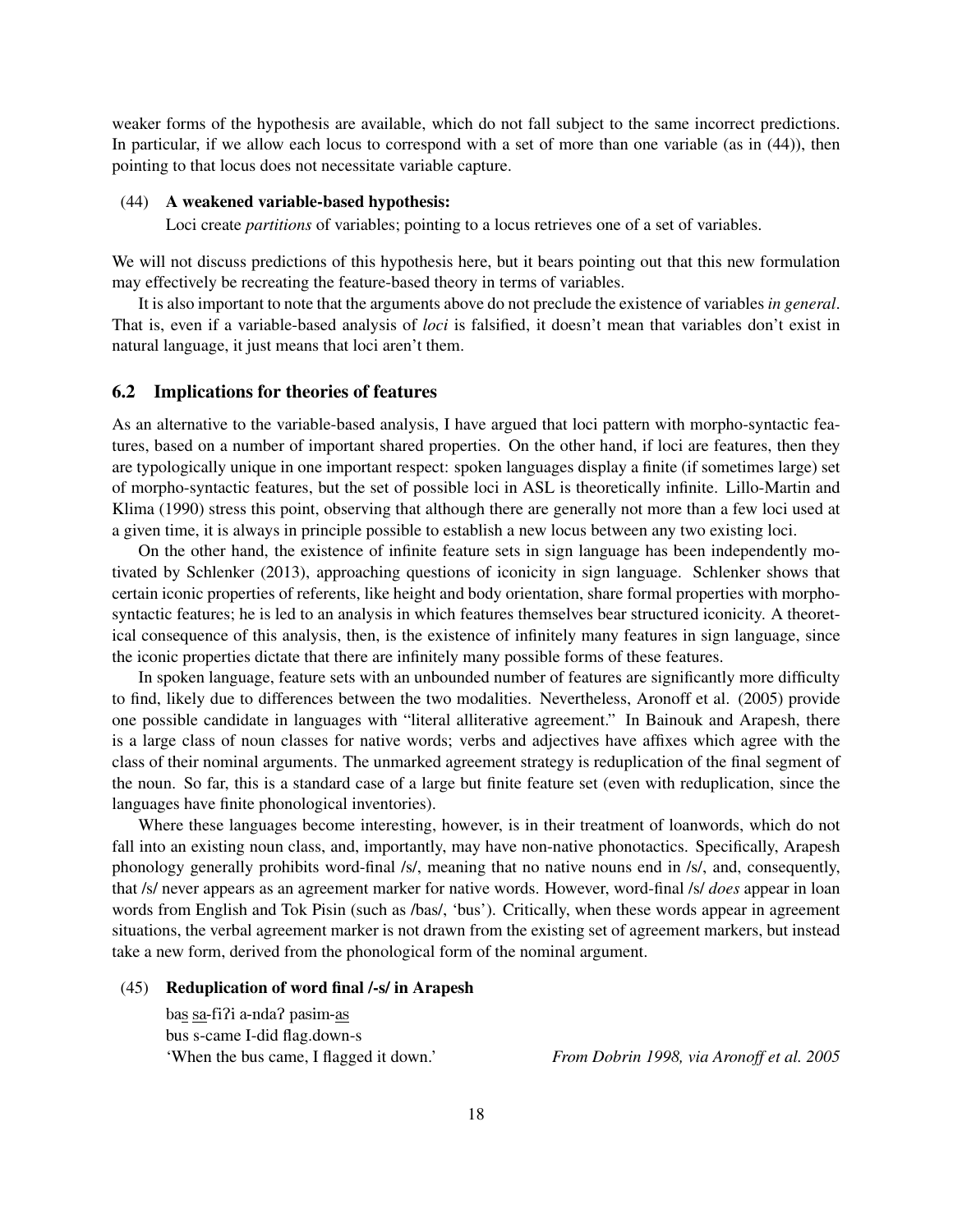Thus, although feature sets with an unbounded number of features are typologically rare in the spoken modality, they nevertheless seem to be attested in language, especially in sign languages.

### 7 A feature-based fragment

This section presents a fragment which implements a feature-based analysis using Combinatory Categorial Grammar. As mentioned in Section 6.1, a feature-based analysis of loci does not necessitate a fully variablefree system. Nevertheless, in order to provide a constructive proof that loci do not necessitate a variable-full semantics, the fragment presented is both variable-free and Directly Compositional (in the sense of Jacobson 2007). For the sake of exposition, I present it piece by piece through the prose of this section; however, the full fragment is repeated in one place in Appendix A.

The system has one basic composition schema, implemented as two rules: composing with an argument on the right and composing with an argument on the left. These appear in (46).

(46) *Composition rules (f.a.):*

\n- a. 
$$
\langle A/R, B, f \rangle
$$
  $\langle B, x \rangle$   $\rightarrow$   $\langle A, f(x) \rangle$
\n- b.  $\langle B, x \rangle$   $\langle A/L, B, f \rangle$   $\rightarrow$   $\langle A, f(x) \rangle$  *(Note that subscript R and L are left out below.)*
\n

Before we come to pronouns and binding, it will be helpful to understand how loci work as features in the rest of the grammar. As in English, a proper name denotes a specific individual, and is an NP. The only difference in ASL is that NPs may be localized, bearing a spatial feature; I represent this with a subscript: an NP at locus i is of category NP<sub>i</sub>. For example, the lexical entry for JOHN<sub>a</sub> is  $\langle NP_a, j \rangle$ .

Definitions for verbs are given in (47). Agreeing verbs specify a spatial feature on one or more of their NP arguments. Thus,  $_a$ HELP<sub>b</sub> (which moves in space from locus a to locus b) is of category (S/NP<sub>a</sub>)/NP<sub>b</sub>: it is a function which requires two NPs: one at locus  $a$  and one at locus  $b$ .

(47) *Lexical entries for verbs (lex):*

| a. LIKE    |  | $= \langle$ (S/NP)/NP                                                      | $\lambda xy$ .like'(x)(y) $\rightarrow$  |               |
|------------|--|----------------------------------------------------------------------------|------------------------------------------|---------------|
| b. THINK   |  | $= \langle$ (S/NP)/S                                                       | $\lambda py.$ think'(p)(y)               | $\rightarrow$ |
| c. $SEE_a$ |  | $= \langle$ (S/NP)/NP <sub>a</sub>                                         | $\lambda xy \text{.} \sec'(x)(y)$        |               |
|            |  | d. $_a$ HELP <sub>b</sub> = $\langle$ (S/NP <sub>a</sub> )/NP <sub>b</sub> | $\lambda xy \text{.} \text{help}'(x)(y)$ |               |

Verbal agreement is demonstrated with the following examples. Example (48) shows a successful derivation, in which both arguments match the argument specifications in the lexical entry of the verb. Example (49) shows an unsuccessful derivation; the predicate " $_a$ HELP<sub>b</sub> BILL<sub>b</sub>" requires an argument of category  $NP_a$ , but the subject is of category  $NP_c$ .

(48) JOHN<sub>a a</sub>HELP<sub>b</sub> BILL<sub>b</sub>.

$$
\frac{\text{JOHN}_a}{\text{NP}_a} \text{ } lex \text{ } \frac{\frac{a \text{HELP}_b}{(\text{S/NP}_a)/\text{NP}_b} \text{ } lex}{\text{S/NP}_a} \text{ } \frac{\text{BILL}_b}{f.a.} \text{ } lex
$$

(49) \* JOHN<sub>c a</sub> HELP<sub>b</sub> BILL<sub>b</sub>.  
\n
$$
\frac{10HN_c}{NP_c} \underbrace{Iex}_{lex} \underbrace{\frac{aHELP_b}{(SNP_a)/NP_b}}_{\text{Can't combine}} \underbrace{lex}_{f.a.} \underbrace{\frac{BILL_b}{NP_b}}_{f.a.}
$$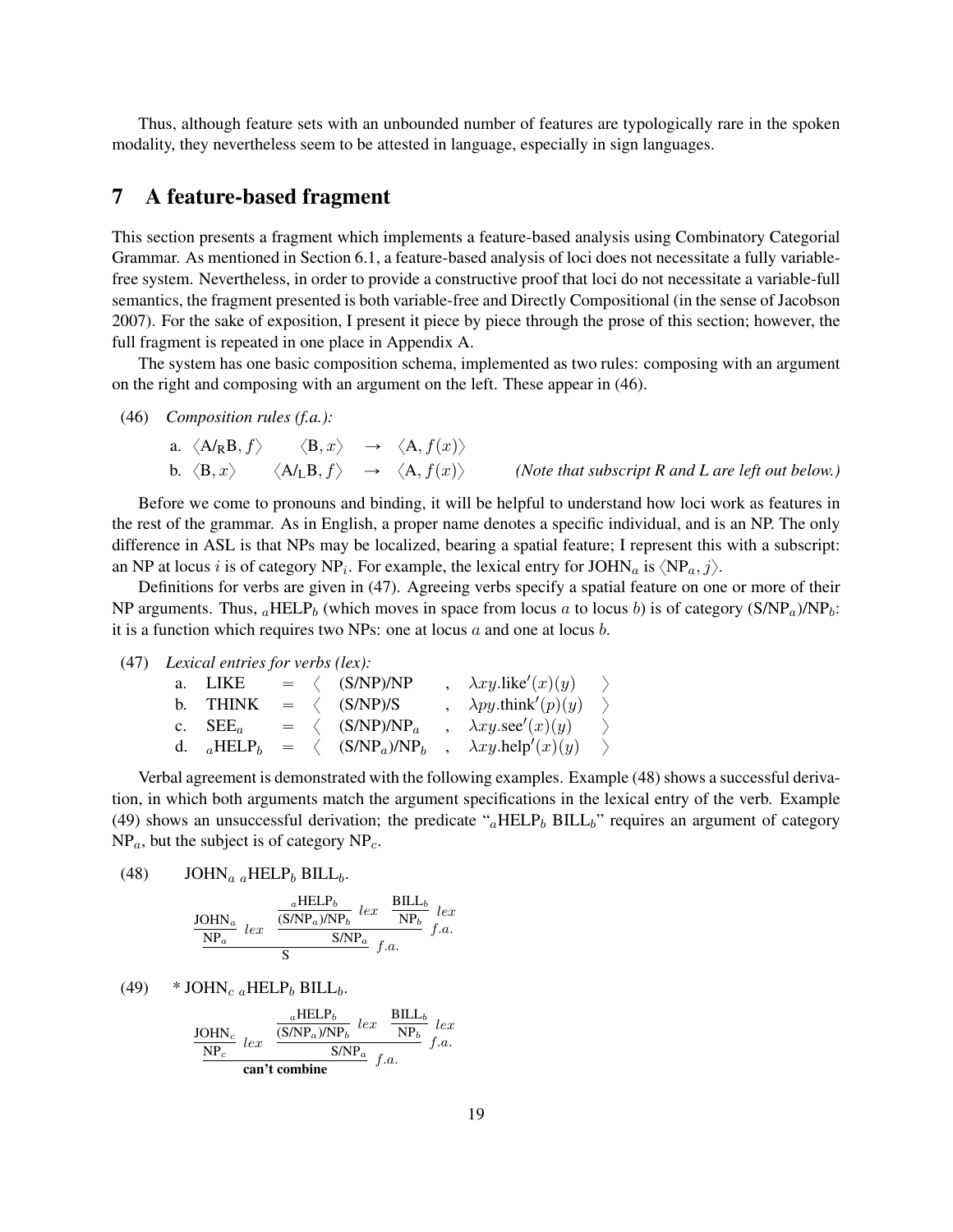#### 7.1 Underspecification as subsumption

As we saw in section 5.2, a spatial feature may be underspecified on either verbs or nouns: a non-directional verb may take NPs that are realized at any locus, and a neutral NP may be the argument of any form of a directional verb.

Underspecification has been discussed at length in the literature on constraint-based grammars (e.g. LFG of Kaplan and Bresnan 1982, HPSG of Pollard and Sag 1994; see also Bernardi and Szabolcsi 2007 for exposition and overview). The basic proposal within these theories is that syntactic categories are organized as partially ordered sets; then, being a satisfactory argument for a given function requires subsumption, not identity. In English, for example,  $NP_{blur}$  and  $NP_{sing}$  are both subsumed by the umbrella category NP. The past-tense verb *slept* (which doesn't select for the number of its subject) is of category S/NP; thus, both singular and plural NPs serve as satisfactory arguments.

Following this body of work, I posit the partial ordering in (50) for ASL loci. NP subsumes  $NP_i$ , and  $NP_i$  subsumes NP<sub>0</sub> (for all *i*). So, in a syntactic derivation, NP<sub>0</sub> derives NP<sub>i</sub>, and NP<sub>i</sub> derives NP (for all *i*).



Given this ordering, we can now give definitions for nondirectional verbs and for neutral NPs. A nondirectional verb subcategorizes for the umbrella category NP. For example, the lexical entry for HAPPY is  $\langle$ S/NP,  $\lambda x$ .happy' $\langle x \rangle$ . Parallel to the English example above, all localized NPs serve as satisfactory arguments. Unlocalized (or neutral) NPs have the category  $NP_0$ . One can think of  $NP_0$  as a "wildcard" NP; from it, you can derive any localized NP. Thus, the lexical entry for JOHN (not localized) is  $\langle NP_0, j \rangle$ .

In the present fragment, I realize this deduction pattern as a pair of combinators,  $loc_1$  and  $loc_2$ , with definitions given in (51). Although other strategies exist to capture underspecification (as in the formalisms mentioned above), this particular choice interfaces cleanly with the present formalism, as well as feeding a larger class of underspecification deductions discussed in 7.1.1.

(51) *Locus underspecification deductions for nouns and verbs (loc):*

a. loc<sub>1</sub> =  $\langle$  NP/NP<sub>i</sub>,  $\lambda x.x$   $\rangle$ b. loc<sub>2</sub> =  $\langle NP_i/NP_0 \rangle, \lambda x.x \rangle$ 

Example derivations are given in the following. (52) shows verbal underspecification; (53) shows nominal underspecification.

(52) JOHN<sub>a</sub> HAPPY.

$$
\frac{\frac{\text{JOHN}_a}{\text{NP}_a} \text{ } lex}{\frac{\text{NP}}{\text{NP}} \text{ } loc_1} \quad \frac{\text{HAPPY}}{\text{S/NP}} \text{ } lex}{f.a.}
$$

(53) JOHN  $_a$ HELP $_b$  BILL $_b$ .

$$
\frac{\frac{\text{JOHN}}{\text{NP}_0}}{\frac{\text{NP}_0}{\text{NP}_a}} \frac{lex}{loc_2} \frac{\frac{a\text{HELP}_b}{(\text{S/NP}_a)/\text{NP}_b} \text{lex}}{\text{S/NP}_a} \frac{\text{BILL}_b}{f.a.} \text{Ex}
$$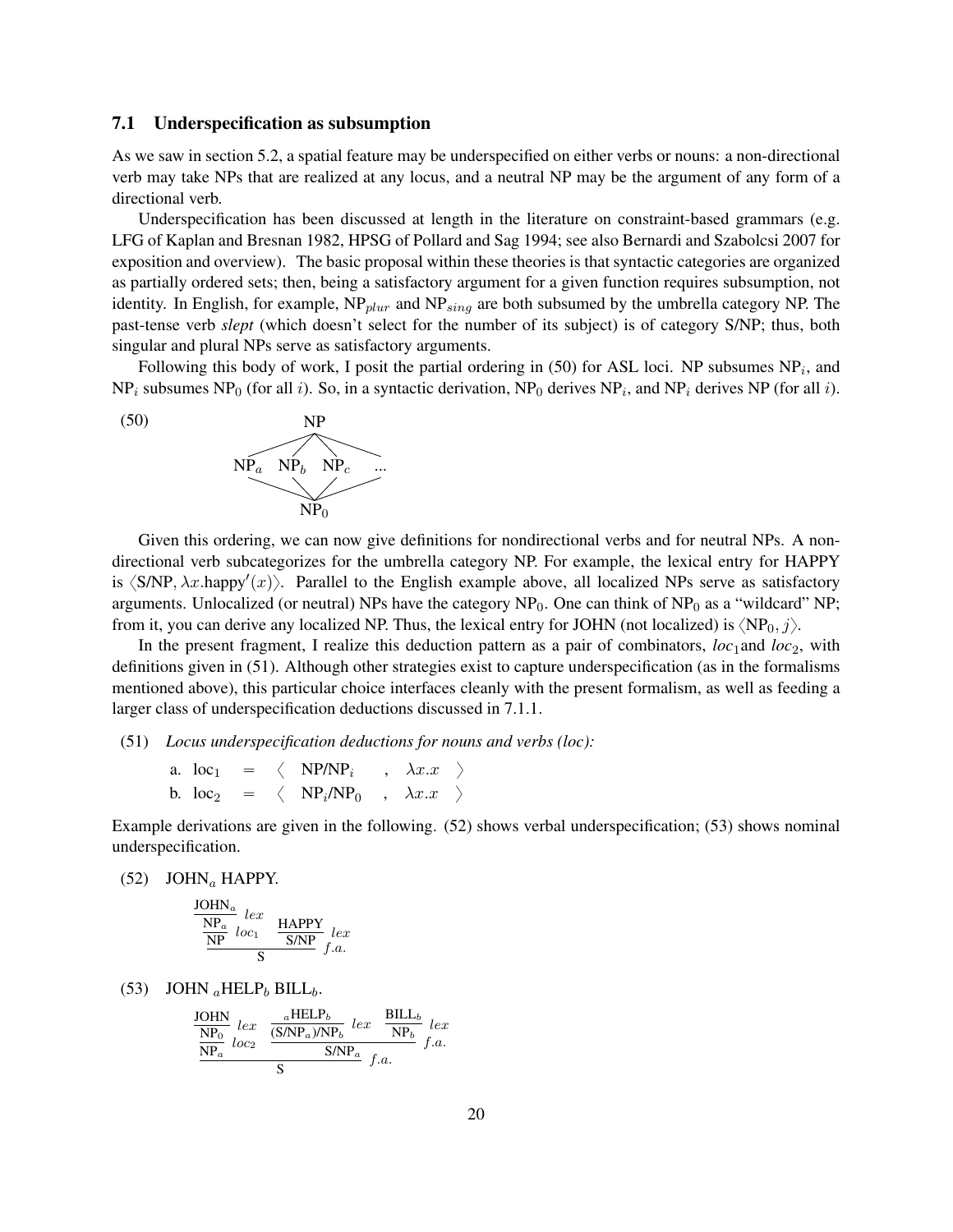### 7.1.1 Underspecification deductions via a family of combinators

Following standard Combinatory Categorial Grammar assumptions (Steedman 1985), the grammar also includes a small number of combinators. In particular, our system has the geach rule for function composition (repeated in (54)), and category-lifting (as in (55a)).

(54) *Syntactic and semantic definitions of function composition via Geach (*g*):*

a. 
$$
\mathbf{g} = \langle ((A/C)/(B/C))/(A/B) , \lambda f \lambda h \lambda y [f(h(y))] \rangle
$$
  
b.  $\mathbf{g}' = \langle (A^C/B^C)/(A/B) , \lambda f \lambda h \lambda y [f(h(y))] \rangle$ 

(55) *Definitions of category and type lifting:*

a. *Lift*  $= \langle (A/(A/B))/B , \lambda x f.f(x) \rangle$ 

Simple motivations for these two combinators come from conjunction, assumed to combine two constituents of the same category. In (56), two subject-verb sequences are conjoined, to the exclusion of the direct object; however, using only function application, there is no way to combine the subject and verb into a constituent. The standard non-transformational solution to this puzzle is to allow function composition as a general combinatory rule (Ades and Steedman 1982): the geach combinator 'g' is a Curried version of the two place function composition operator ' $\circ$ .' In (57), *Alisa* and *all the children* have different categories/types but are nevertheless conjoined. The standard analysis of this is to allow type-lifting, raising an individual to a generalized quantifier (Partee and Rooth 1983); *Lift* is a generalized form of type-lifting.

- (56) [Everyone tasted] but [nobody finished] the octopus pudding.  $\mathbf{g}(\text{everyone})(\text{tasted}) = \text{everyone} \circ \text{tasted} = \lambda x_e.\text{everyone}'(\text{tasted}'(x))$
- (57) Alisa and all the children are in the backyard.  $Lift(Alisa') = \lambda P_{\langle e,t \rangle} P(Alisa')$

I further assume that these combinators can apply freely in the grammar, applying not only to lexical heads but also to other combinators. This departs from Quine 1960, Steedman 1985, and Jacobson 1999, who all assume that combinators exist in the grammar, but only apply to lexical heads and to the outputs derived by operators. (We note, however, that Jacobson 1999 posits an infinite family of geach operators, which can be derived by recursively applying the geach operator to itself.) In allowing combinators to apply to each other, I am following the line of Combinatory Logic (Curry and Feys 1958); this strategy has also been employed for linguistic analysis by Barker and Shan 2006.

As a result of this theoretical choice, although only two underspecification deductions are listed in the grammar (the two combinators in (51)), a larger class of underspecification deductions arise from interactions between the operators. Intuitively, the following generalization holds: an index may be *added* to an NP in the *domain* of a function; an index may be *removed* from an NP in the *range* of a function.

First, for example, consider what happens if we apply geach to the *loc*<sub>1</sub> operator. In the geach schema, we choose A to be NP and B to be NP<sub>i</sub>. Applying  $(NP^C/NP_i^C)/(N P/NP_i)$  to NP/NP<sub>i</sub> ( $= loc_1$ ), we get  $(NP<sup>C</sup>/NP<sub>i</sub><sup>C</sup>)$ . This is shown in (58a).

Second, if a constituent is of category A/NP, we can function compose it with  $NP/NP_i (=loc_1)$  to get a new constituent of category  $A/NP_i$ : in other words, if a verb phrase can take any NP, then it certainly can take a localized NP. Using g and *Lift*, this deduction is equivalent to the complex combinator given in (58b). If we apply g once more to this combinator, we add another argument on both the input and the output, yielding the combinator in (58c).

Full derivations for the deductions in (58) are given in Appendix B.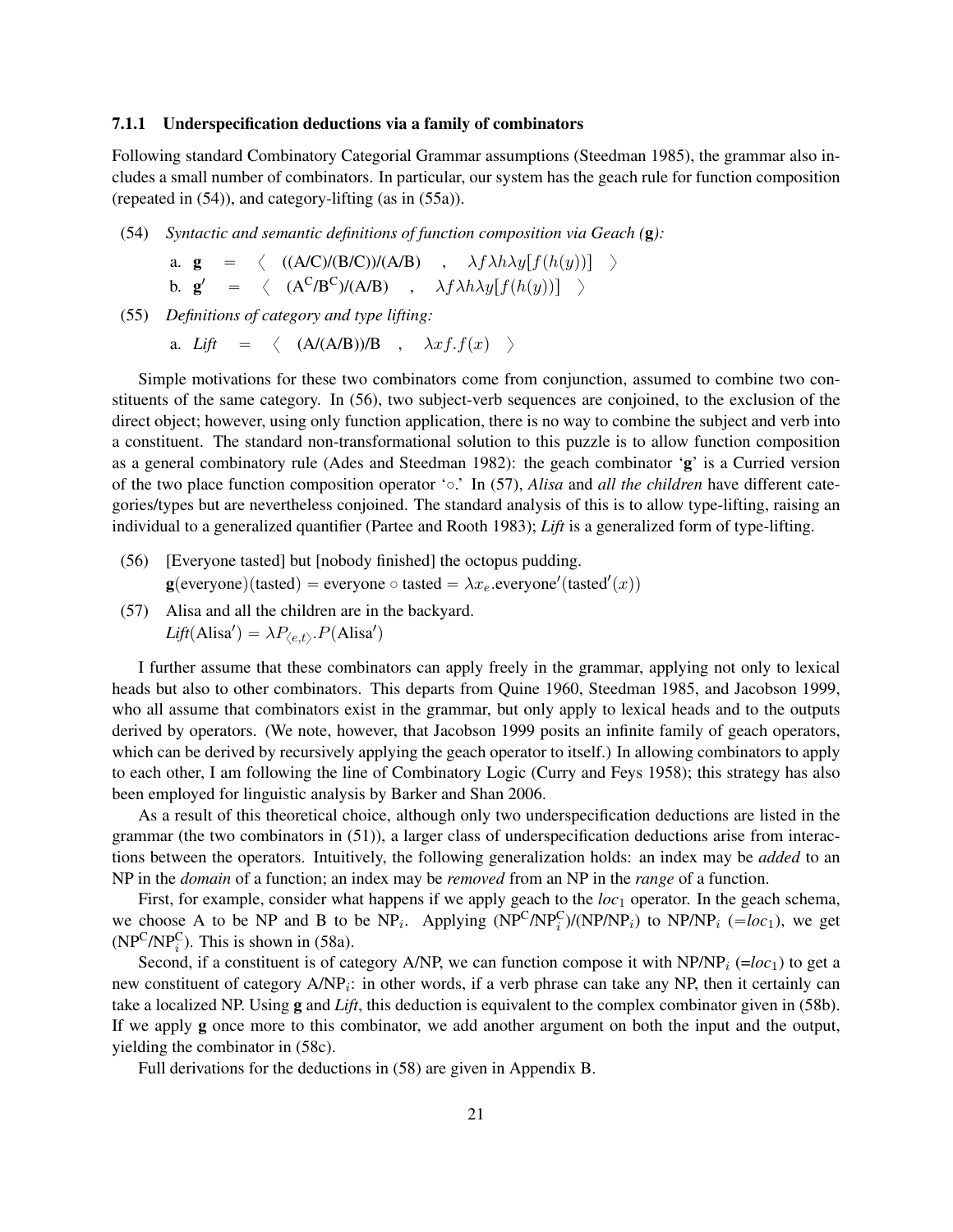(58) a.  $(g' loc_1) = (NP<sup>C</sup>/NP<sub>i</sub><sup>C</sup>)$ b.  $((\mathbf{g} (Lift loc_1)) \mathbf{g}) = (A/NP_i)/(A/NP)$ c.  $\left(\mathbf{g} \left( \left( \frac{\mathbf{g} \left(Lift \, loc_1 \right) \right) \mathbf{g} \right) \right) = \left( \frac{\mathbf{A}}{N} P_i \right) / C \right) / \left( \frac{\mathbf{A}}{N} P_i \right) / C \right)$ 

To give a specific example, the schema in (58c) allows us to make the deduction in (59), adding an index to the subject argument of a transitive verb. This particular derivation should be flagged, since it will later feed the z-shift rule, allowing a localized pronoun to be bound.

(59) 
$$
\frac{\text{LIKE}}{\text{(S/NP)/NP}} \text{lex} \left( \mathbf{g} \left( \text{Lift loc}_1 \right) \right) \mathbf{g} \right)
$$

The particular complex combinators listed in (58) will each be used at some point in the derivations of the next section, so to reduce ink, I will use  $loc'_1$  as a shorthand for  $((g(Lift loc_1))g)$ .

### 7.2 Pronouns and binding

Having sorted out verb agreement and underspecification, it turns out that binding requires no further additions: the binding facts fall out "for free" from the lexicon and from a generalized definition of the z-operator presented in Section 3.2. In particular, it should be observed in the following exposition that the only combinators which explicitly make reference to features are the underspecification operators. All the instances of features appearing in the g or z rule are special cases of a generalized schema.

As in Jacobson's (1999) variable-free semantics, pronouns are the identity function over individuals. In Jacobson's system, pronouns have category NP<sup>NP</sup>, indicating that they have a gap to be filled by something of category NP. However, this gap could conceivably be of a different category. For example, in Charlow's (2008) analysis of VP ellipsis,  $does_{pro}$  is of category VP<sup>VP</sup>; for ACD, it is of category TV<sup>TV</sup>. For ASL, I have represented the spatial feature with a subscript; accordingly, pronouns at locus i are of category  $NP_i^{NP_i}$ . This is summarized in (60).

(60) Lexical entries for pronouns (lex):  
a. IX-a = 
$$
\langle NP_a^{NP_a}
$$
,  $\lambda x.x$   $\rangle$   
b. SELF-a =  $\langle NP_a^{NP_a}$ ,  $\lambda x.x$   $\rangle$ 

When a pronoun is free, it is passed through the system using function composition, encoded with the Geach combinator. The syntax preserves the featural information of the gap, passing along subscripts.

(61) *Syntactic and semantic definitions of function composition via Geach (*g*):*

a. 
$$
\mathbf{g}'(A/B) = A^C/B^C
$$
  
b.  $\mathbf{g}(f) = \lambda h \lambda y[f(h(y))]$ 

(62) *Special case — Passing through the gap of a localized NP:* a.  $\mathbf{g}'(A/B) = A^{NP_i}/B^{NP_i}$ 

Binding is accomplished using Jacobson's z-combinator, which merges two argument slots. Critically, the syntactic definition requires the binder to be exactly the same category as the gap being bound (see (63)). Thus, when the binder has category  $NP_i$ , the pronoun must also be of category  $NP_i$  (see (64)). In short: a pronoun and its binder must share the same locus.

(63) *Syntactic and semantic definitions of binding (*z*):*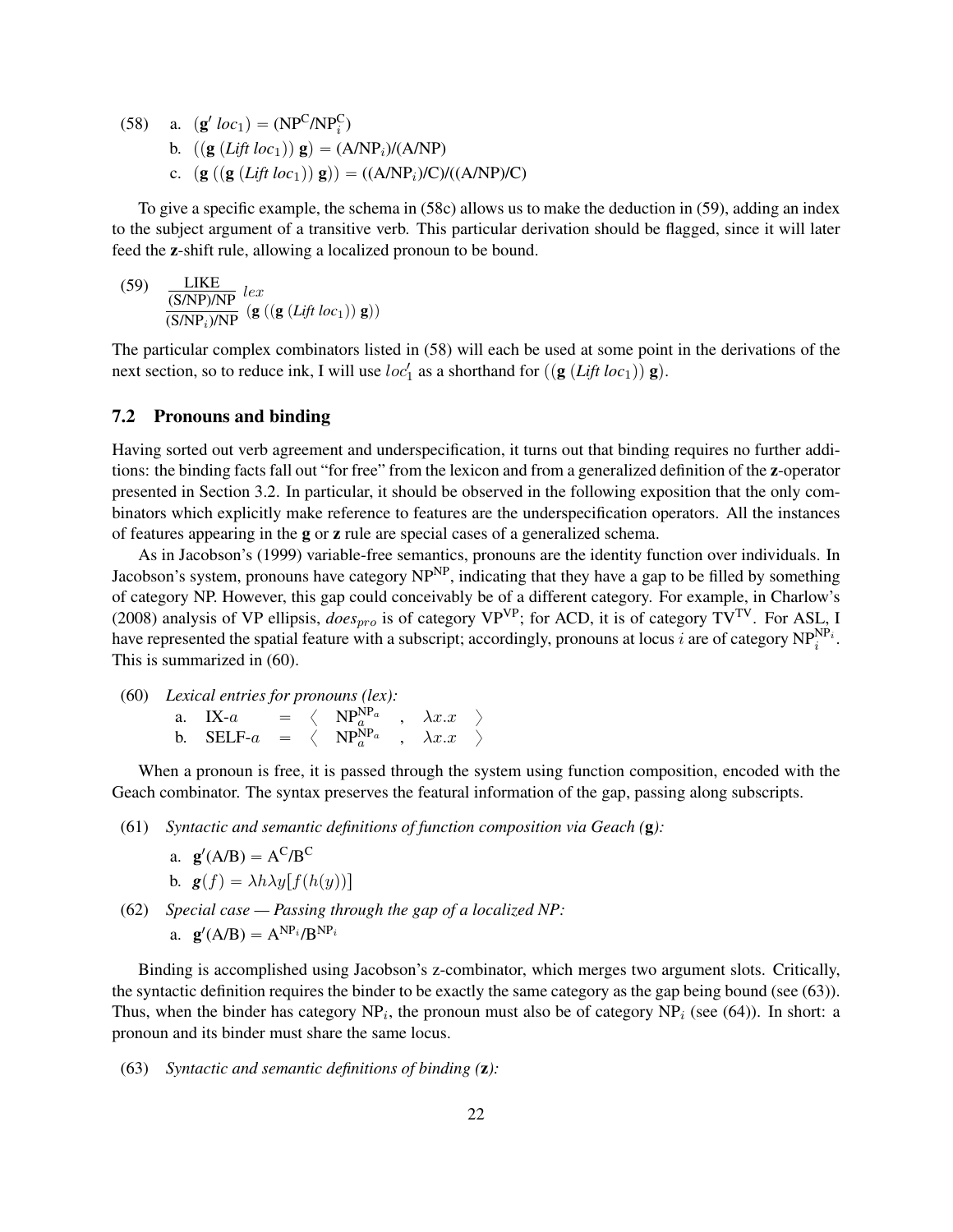a. 
$$
\mathbf{z}((B/C)/A) = (B/C)/A^C
$$
  
\nb.  $\mathbf{z}(V_{\langle\alpha,\langle\gamma,\beta\rangle\rangle}) = \lambda f_{\langle\gamma,\alpha\rangle}\lambda x_{\gamma}[V(f(x))(x)]$   
\n(64) Special case — Binding a localized NP:

a.  $z((B/NP_i)/A) = (B/NP_i)/A^{NP_i}$ 

The following two derivations demonstrate how locus agreement is achieved. Effectively, the z-combinator turns the verb phrase into an agreeing predicate; the reason why the derivation in (66) crashes is exactly the same reason why sentences are ungrammatical when there is a mismatch between a directional verb and the locus of a noun (as in (49)): the verb phrase subcategorizes for an NP with the wrong feature.

(65) 
$$
JOHN_a LIKE SELF-a
$$
.

JOHN<sup>a</sup> NP<sup>a</sup> lex LIKE (S/NP)/NP lex (S/NPa)/NP <sup>g</sup>ploc<sup>1</sup> 1q (S/NPa)/NPNP<sup>a</sup> z SELF-a NPNP<sup>a</sup> a lex NPNP<sup>a</sup> gploc1q S/NP<sup>a</sup> f.a. S f.a.

(66) 
$$
*
$$
 JOHN<sub>b</sub> LIKE SELF-a.

JOHN<sup>b</sup> NP<sup>b</sup> lex LIKE (S/NP)/NP lex (S/NPa)/NP <sup>g</sup>ploc<sup>1</sup> 1q (S/NPa)/NPNP<sup>a</sup> z SELF-a NPNP<sup>a</sup> a lex NPNP<sup>a</sup> gploc1q S/NP<sup>a</sup> f.a. can't combine f.a.

Critically, observe that we cannot just remove the subscripts from the two NPs: although we can use *loc* to drop the subscript from the subject,  $NP_b \rightarrow NP$ , we are *not* allowed to drop the subscript from the argument of the predicate. This follows from the generalization in §7.1.1 that subscripts may only be *added* to NPs in the input of a function.

### 7.2.1 Binding with multiple possible antecedents

Examples (67) and (68) demonstrate that the fragment generates the generalizations discussed in Section 4. In particular, sentences are disambiguated when two potential binders are indexed at different loci. For example, the reading in (67a) has a corresponding syntactic derivation, but the reading in (67b) does not. On the other hand, when two NPs share the same locus (as in §4), then a pronoun can escape variable capture, and be bound by either.

#### (67) JOHN<sub>b</sub> WANT MARY<sub>a</sub> THINK IX-a HAPPY.

a. ✓ 'John wants Mary to think she's happy.'

$$
\begin{array}{c|c|c|c|c|c|c|c} \hline & & & & & \hline & & & & \hline & & & & & \hline & & & & & \hline & & & & & \hline & & & & & \hline & & & & & \hline & & & & & \hline & & & & & \hline & & & & & \hline & & & & & \hline & & & & & \hline & & & & & \hline & & & & & \hline & & & & & \hline & & & & & \hline & & & & & \hline & & & & & \hline & & & & & \hline & & & & & \hline & & & & & \hline & & & & & \hline & & & & & \hline & & & & & \hline & & & & & \hline & & & & & \hline & & & & & \hline & & & & & \hline & & & & & \hline & & & & & \hline & & & & & \hline & & & & & \hline & & & & & \hline & & & & & \hline & & & & & \hline & & & & & \hline & & & & & \hline & & & & & \hline & & & & & \hline & & & & & \hline & & & & & \hline & & & & & \hline & & & & & \hline & & & & & \hline & & & & & \hline & & & & & \hline & & & & & \hline & & & & & \hline & & & & & \hline & & & & & \hline & & & & & \hline & & & & & \hline & & & & & \hline & & & & & \hline & & & & & \hline & & & & & \hline & & & & & \hline & & & & & \hline & & & & & \hline & & & & & \hline & & & & & \hline & & & & & \hline & & & & & \hline & & & & & \hline & & & & & \hline & & & & & \hline & & & & & \hline & & & & & \hline & & & & & \hline & & & & & \hline & & & & & \hline & & & & & \hline & & & & & \hline & & & & & \hline & & & & & \hline & & & & & \hline & & & & & \hline & & & & & \hline & & & & & \hline & & & & & \hline & & & & & \hline & & & & & \hline & & & & & \hline & & & & & \hline & & & & & \hline & & & & & \hline & & & & & \hline & & & & & \hline & & & & & \hline & & & & & \hline & & & & & \hline & & & & & \hline &
$$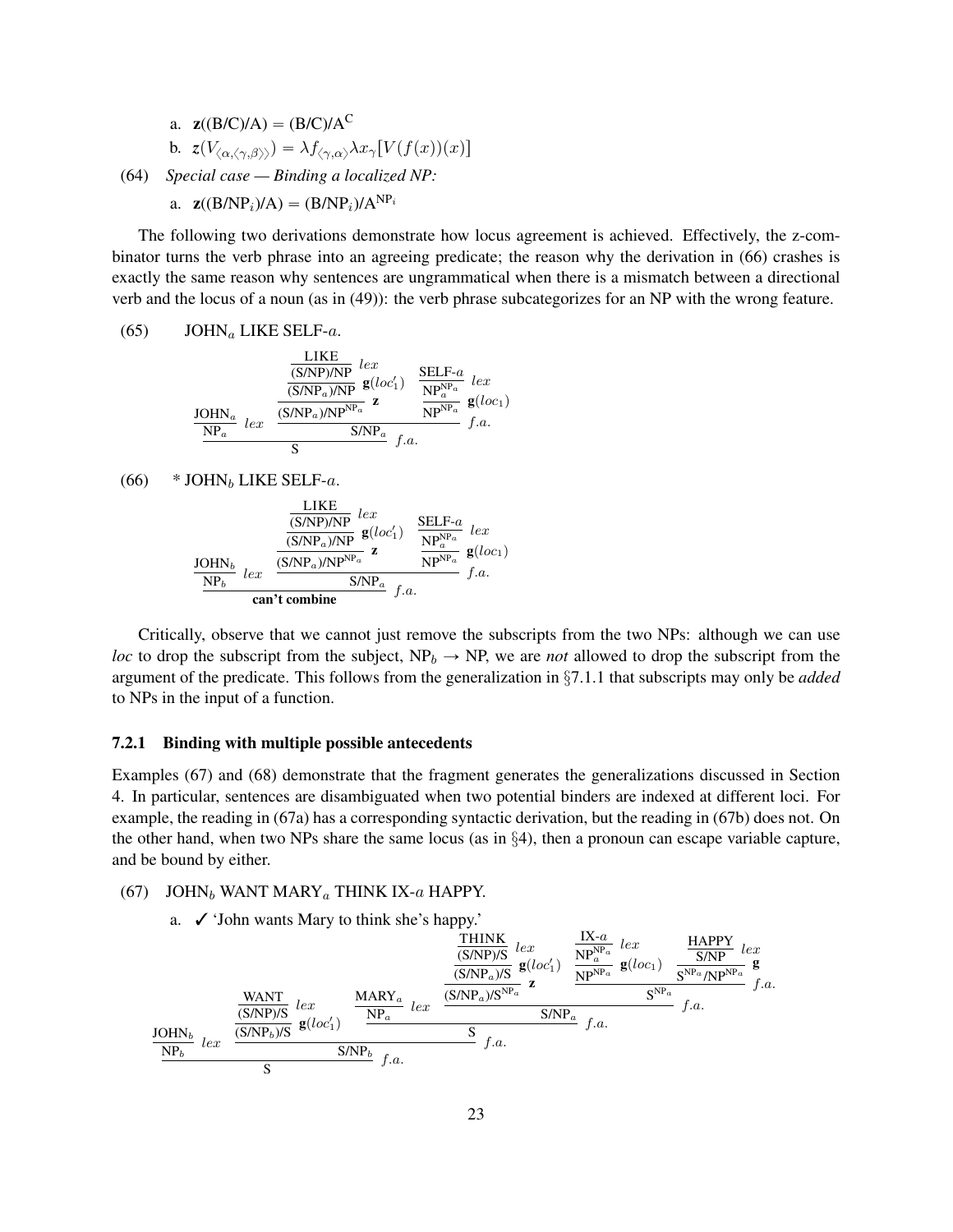b. ✗ 'John wants Mary to think he's happy.'

$$
\frac{\text{WANT}}{\text{S/NP}}\underset{lex}{\text{max}}\underset{\text{C}}{\text{WANT}}\underset{lex}{\text{max}}\underset{f. a.}{\text{max}}\frac{\frac{\text{MARY}_{a}}{\text{NP}_{a}}}{\text{S/NP}_{a}}\underset{g}{\text{log}}\underset{lte}{\text{log}}\frac{\frac{\text{HINK}}{\text{S/NP}}\underset{lex}{\text{S/NP}_{a}}}{\text{log}}\underset{g}{\text{log}}\frac{\frac{\text{MARY}_{a}}{\text{NP}_{a}}}{\text{S/NP}_{a}}\underset{lte}{\text{log}}\frac{\text{MARY}_{a}}{\text{S/NP}_{a}}\underset{lte}{\text{log}}\frac{\frac{\text{HINK}}{\text{S/NP}_{a}}\underset{lex}{\text{log}}\frac{\text{log}}{\text{log}}\frac{\text{MAPY}_{a}}{\text{S/NP}_{a}}\underset{lex}{\text{log}}\frac{\text{MAPY}_{a}}{\text{S/NP}_{a}}\frac{\text{log}}{\text{log}}\frac{\text{log}}{\text{S/NP}_{a}}\frac{\text{MAPY}_{a}}{\text{S/NP}_{a}}\frac{\text{log}}{\text{S/NP}_{a}}\frac{\text{MAPY}_{a}}{\text{S/NP}_{a}}\frac{\text{log}}{\text{S/NP}_{a}}\frac{\text{log}}{\text{S/NP}_{a}}\frac{\text{log}}{\text{S/NP}_{a}}\frac{\text{log}}{\text{S/NP}_{a}}\frac{\text{log}}{\text{S/NP}_{a}}\frac{\text{log}}{\text{S/NP}_{a}}\frac{\text{log}}{\text{S/NP}_{a}}\frac{\text{log}}{\text{S/NP}_{a}}\frac{\text{log}}{\text{S/NP}_{a}}\frac{\text{log}}{\text{S/NP}_{a}}\frac{\text{log}}{\text{S/NP}_{a}}\frac{\text{log}}{\text{S/NP}_{a}}\frac{\text{log}}{\text{S/NP}_{a}}\frac{\text{log}}{\text{S/NP}_{a}}\frac{\text{log}}{\text{S/NP}_{a}}\frac{\text{log}}{\text{S/NP}_{a}}\frac{\text{log}}{\text{S/NP}_{a}}\frac{\text{log}}{\text{S/NP}_{a}}\frac{\text{log}}{\text{S/NP}_{a}}\frac{\text{log}}{\text{S/NP}_{a}}\frac{\text{log}}{\text{S/NP}_{a}}\frac{\text{log}}{\
$$

### (68) JOHN<sub>a</sub> WANT MARY<sub>a</sub> THINK IX- $a$  HAPPY.

a. ✓ 'John wants Mary to think she's happy.'

$$
\begin{array}{c|c|c|c|c|c|c|c} \hline & & & & \hline & & & & \hline & & & & \hline & & & & \hline & & & & & \hline & & & & & \hline & & & & & \hline & & & & & \hline & & & & & \hline & & & & & \hline & & & & & \hline & & & & & \hline & & & & & \hline & & & & & \hline & & & & & \hline & & & & & \hline & & & & & \hline & & & & & \hline & & & & & \hline & & & & & \hline & & & & & \hline & & & & & \hline & & & & & \hline & & & & & \hline & & & & & \hline & & & & & \hline & & & & & \hline & & & & & \hline & & & & & \hline & & & & & \hline & & & & & \hline & & & & & \hline & & & & & \hline & & & & & \hline & & & & & \hline & & & & & \hline & & & & & \hline & & & & & \hline & & & & & \hline & & & & & \hline & & & & & \hline & & & & & \hline & & & & & \hline & & & & & \hline & & & & & \hline & & & & & \hline & & & & & \hline & & & & & \hline & & & & & \hline & & & & & \hline & & & & & \hline & & & & & \hline & & & & & \hline & & & & & \hline & & & & & \hline & & & & & \hline & & & & & \hline & & & & & \hline & & & & & \hline & & & & & \hline & & & & & \hline & & & & & \hline & & & & & \hline & & & & & \hline & & & & & \hline & & & & & \hline & & & & & \hline & & & & & \hline & & & & & \hline & & & & & \hline & & & & & \hline & & & & & \hline & & & & & \hline & & & & & \hline & & & & & \hline & & & & & \hline & & & & & \hline & & & & & \hline & & & & & \hline & & & & & \hline & & & & & \hline & & & & & \hline & & & & & \hline & & & & & \hline & & & & & \hline & & & & & \hline & & & & & \hline & & & & & \hline & & & & & \hline & & & & & \hline & & & & & \hline & & & & & \hline & & & &
$$

b. ✓ 'John wants Mary to think he's happy.'

$$
\frac{\text{WANT}}{\text{S/NP}}\underset{lex}{\text{max}}\underset{lex}{\text{max}}\frac{\frac{\text{MARY}_a}{\text{NPR}_a}\underset{lex}{\text{max}}}{\text{max}}\frac{\frac{\text{HANK}}{\text{NP}_a}}{\text{S/NP}}\underset{lex}{\text{sum}}\underset{lat}{\text{max}}\frac{\frac{\text{THINK}}{\text{S/NP}}\underset{lex}{\text{S/NP}_a}}{\text{max}}\underset{lat}{\text{min}}\frac{\frac{\text{HAPY}}{\text{S/NP}_a}\underset{lex}{\text{max}}}{\text{max}}\frac{\frac{\text{HAPY}}{\text{S/NP}_a}\underset{lex}{\text{S/NP}_a}\underset{lex}{\text{min}}}{\text{min}}\frac{\frac{\text{HNNK}}{\text{S/NP}_a}\underset{lex}{\text{S/NP}_a}\underset{lex}{\text{min}}\frac{\frac{\text{HNNK}}{\text{S/NP}_a}\underset{lex}{\text{S/NP}_a}\frac{\text{Lex}}{\text{S/NP}_a}\frac{\frac{\text{HAPY}}{\text{NP}_a}\underset{lex}{\text{S/NP}_a}\underset{lex}{\text{S/NP}_a}\frac{\text{HAPY}}{\text{S/NP}_a}\frac{\text{Lex}}{\text{S/NP}_a}\frac{\frac{\text{HAPY}}{\text{S/NP}_a}\underset{lex}{\text{S/NP}_a}\frac{\text{Lex}}{\text{S/NP}_a}\frac{\frac{\text{HAPY}}{\text{S/NP}_a}\underset{lex}{\text{S/NP}_a}\frac{\text{Lex}}{\text{S/NP}_a}\frac{\frac{\text{HAPY}}{\text{S/NP}_a}\underset{lex}{\text{S/NP}_a}\frac{\text{Lex}}{\text{S/NP}_a}}{\text{S/NP}_a}\frac{\frac{\text{HAPY}}{\text{S/NP}_a}\underset{lex}{\text{S/NP}_a}\frac{\text{Lex}}{\text{S/NP}_a}\frac{\frac{\text{HAPY}}{\text{S/NP}_a}\underset{lex}{\text{S/NP}_a}\frac{\text{Lex}}{\text{S/NP}_a}\frac{\text{HAPY}}{\text{S/NP}_a}\frac{\text{Lex}}{\text{S/NP}_a}\frac{\text{Lex}}{\text{S/NP}_a}\frac{\text{Lex}}{\text{S/NP}_a}\frac{\text{Lex}}{\text{S/NP}_a
$$

**THINK** 

#### 7.2.2 Predictions about binding and underspecification

Several predictions fall out of this model. First, we predict that chains of bound NPs must all share the same locus. Note that in principle, the ability to bind and the ability to be bound are logically separate, as evidenced by the two different variables  $(x \text{ and } y)$  in the gloss of sentence (69).

- (69) John said he likes himself.
	- $=$  John  $\lambda x.x$  said  $x \lambda y.y$  likes y.

However, in the current fragment, pronouns bear the category  $NP_i^{NP_i}$ , with matching subscripts on the base NP and the superscript NP. Since binding chains must be passed through a pronoun, and this pronoun cannot change the spatial feature, the whole chain must share the same locus. A grammatical sentence and derivation are shown in (70).

(70) JOHN<sub>a</sub> SAY IX-a LIKE SELF-a.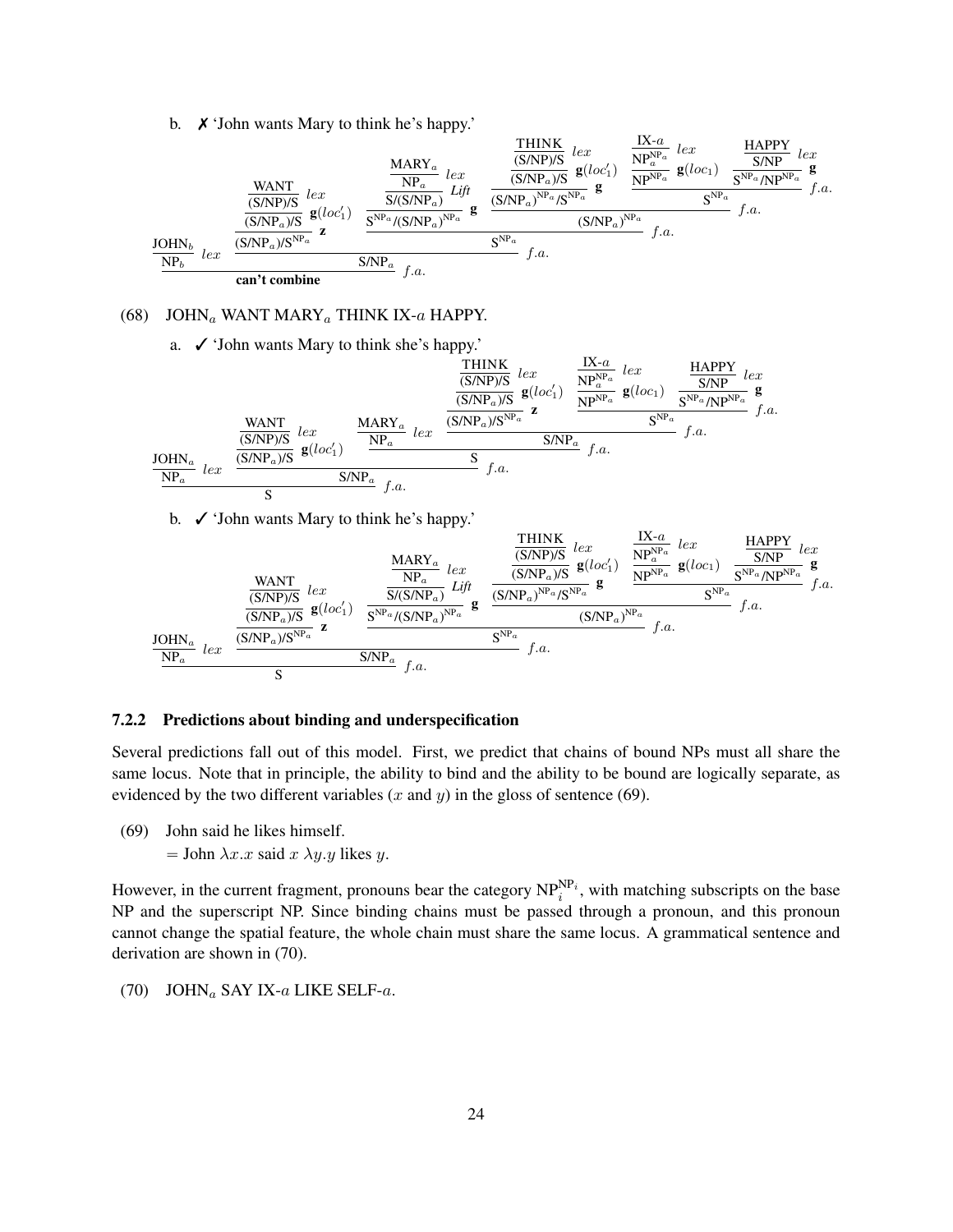$$
\frac{\frac{\text{LIKE}}{(\text{S/NP})/\text{NP}} \text{ } \underset{\mathbf{Z}}{e}(loc_1')}{\frac{\text{SAY}}{\frac{(\text{S/NP})}{(\text{S/NP}_a)/\text{NP}} \text{ } \mathbf{Z}} \text{ } \underset{\mathbf{Z}}{e}(loc_1')}{\frac{\text{SAY}}{\frac{\text{SAY}}{(\text{S/NP}_a)/\text{S}} \text{ } lex} \text{ } \frac{\frac{\text{SIKE}}{(\text{S/NP}_a)/\text{NP}^{\text{NP}_a}} \text{ } \mathbf{Z}}{\frac{\text{(S/NP}_a)/\text{NP}^{\text{NP}_a}}{\text{ } \mathbf{Z}} \text{ } \mathbf{Z}} \text{ } \underset{\mathbf{Z}}{e}(loc_1) \frac{\frac{\text{SIKE}}{(\text{S/NP}_a)/\text{NP}^{\text{NP}_a}} \text{ } \mathbf{Z}}{\frac{\text{S/NP}_a}{\text{ } \mathbf{S}^{\text{NP}_a}/\text{NP}^{\text{NP}_a}} \text{ } \mathbf{Z}} \text{ } f.a.
$$
\n
$$
\frac{\text{JOHN}_a}{\text{NP}_a} \text{ } lex \text{ } \frac{\text{S/NP}_a/\text{S}^{\text{NP}_a}}{\text{ } \mathbf{S}^{\text{}} \text{ } \mathbf{S}^{\text{}} \text{ } \mathbf{Z}} \text{ } \mathbf{Z}}{\text{ } \mathbf{S}^{\text{}} \text{ } \mathbf{S}^{\text{}} \text{ } \mathbf{Z}} \text{ } f.a.
$$

We note that, with respect to this prediction, the current analysis is on par with a variable-based analysis: Under the variable-based analysis, the prediction falls out from the standard assumption that NPs bear a single index which determines both whether a pronoun is bound and whether it binds any subsequent pronouns.

Second, because binding is accomplished through the same mechanism as verbal agreement, the model predicts that pronoun binders can be underspecified, parallel to cases with directional verbs. This prediction is also borne out. A grammatical sentence and derivation are shown in (71).

### (71) JOHN LIKES SELF-a.



### 7.2.3 A brief assurance about SELF

Thus far, for simplicity we have been assuming that  $\text{SELF}_{i}$  is synonymous with  $IX_{i}$  — both are of category  $NP_i^{NP_i}$  and denote the identity function. However, SELF differs from IX in the property that it must be locally bound (a property commonly called Condition A in Binding Theory). Szabolcsi (1987) accounts for this by analyzing reflexives are duplicators, with the lexical entry  $\langle (S/NP)/(S/NP) \rangle$ ,  $\lambda Rx.R(x)(x)\rangle$ .

We can easily extend our analysis to encode this insight: we simply define  $SELF<sub>i</sub>$  as in (72). An example derivation is given in (73)

(72) 
$$
SELF_i = \langle (S/NP_i)/((S/NP_i)/NP_i) , \lambda Rx.R(x)(x) \rangle
$$

(73) JOHN<sub>a</sub> LIKE SELF-a.

$$
\frac{\text{LIKE}}{\text{(S/NP/A)NP}} \text{lex}
$$
\n
$$
\frac{\text{(S/NP/A)NP}}{\text{(S/NP}_a)\text{NP}_a} \text{g}(loc_1')
$$
\n
$$
\frac{\text{SELF-}a}{\text{SE}} \text{LEX}
$$
\n
$$
\frac{\text{JOHN}_a}{\text{NP}_a} \text{lex}
$$
\n
$$
\frac{\text{S/NP}_a}{\text{SNP}_a} \text{f.a.}
$$
\n
$$
\frac{\text{S/NP}_a}{\text{S}} \text{f.a.}
$$

## 8 Conclusion

This paper untangled two theories of loci in American Sign Language: the first held that loci are variables; the second, that loci are morphosyntactic features. Two different cases were given in which the variablebased analysis wrongly predicted variable capture; the availability of unexpected readings thus falsified the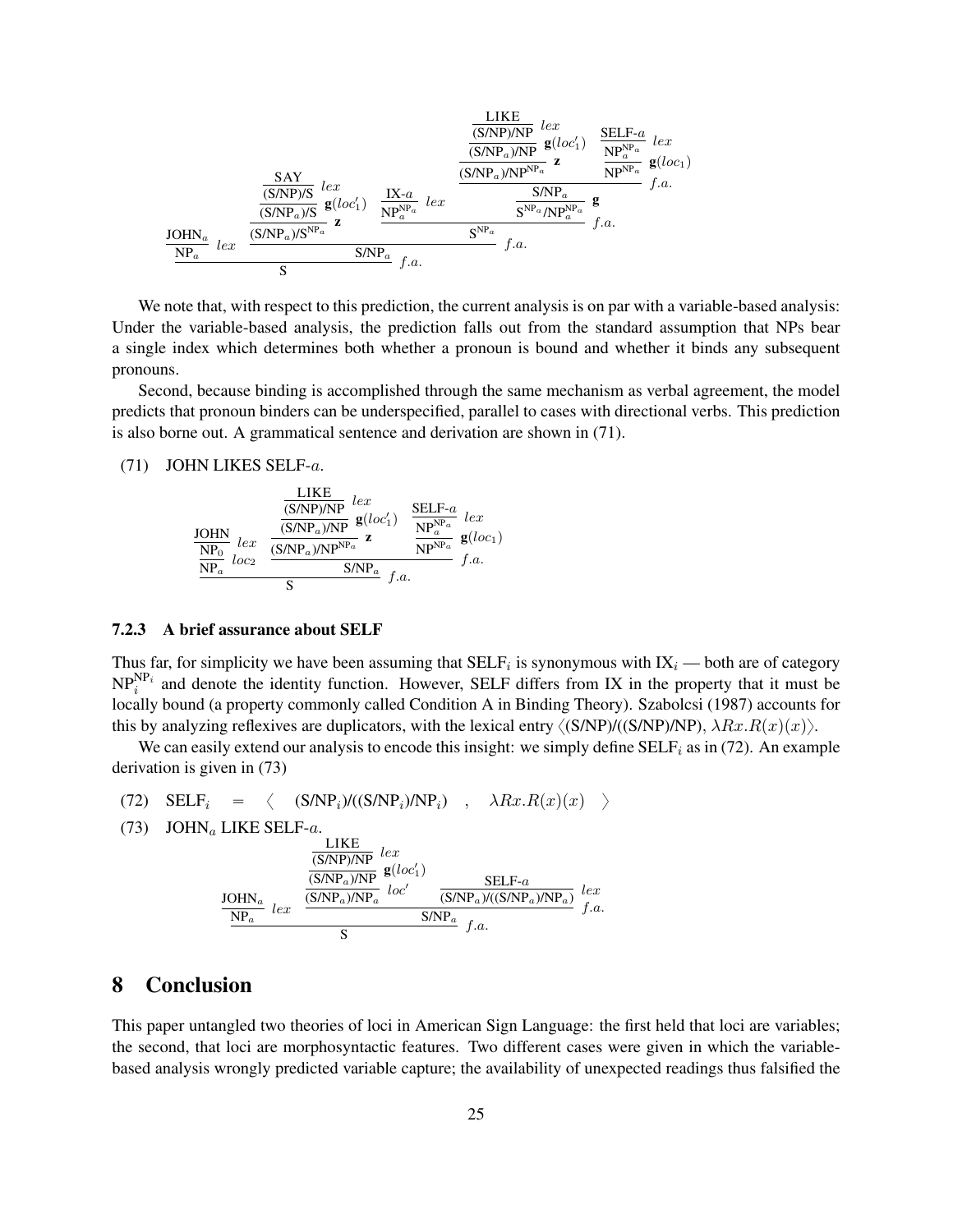strong loci-as-variables hypothesis. I suggested that this shows that the grammar of natural language cannot force coreference of syntactically independent constituents.

On the other hand, we saw a number of close parallels between loci and features. First, we saw that loci, like features, appear to be uninterpreted under focus-sensitive operators. Second, we saw that loci can induce verbal agreement. Third, we saw that loci seem to share the same patterns of underspecification that exist in the feature systems of spoken language.

As a constructive demonstration that variables are not necessary to analyze loci, a fragment was provided that covered all the observed facts within a variable-free system. Of note, as soon as verbal agreement facts were accounted for, the patterns of binding arose naturally from independently proposed combinators.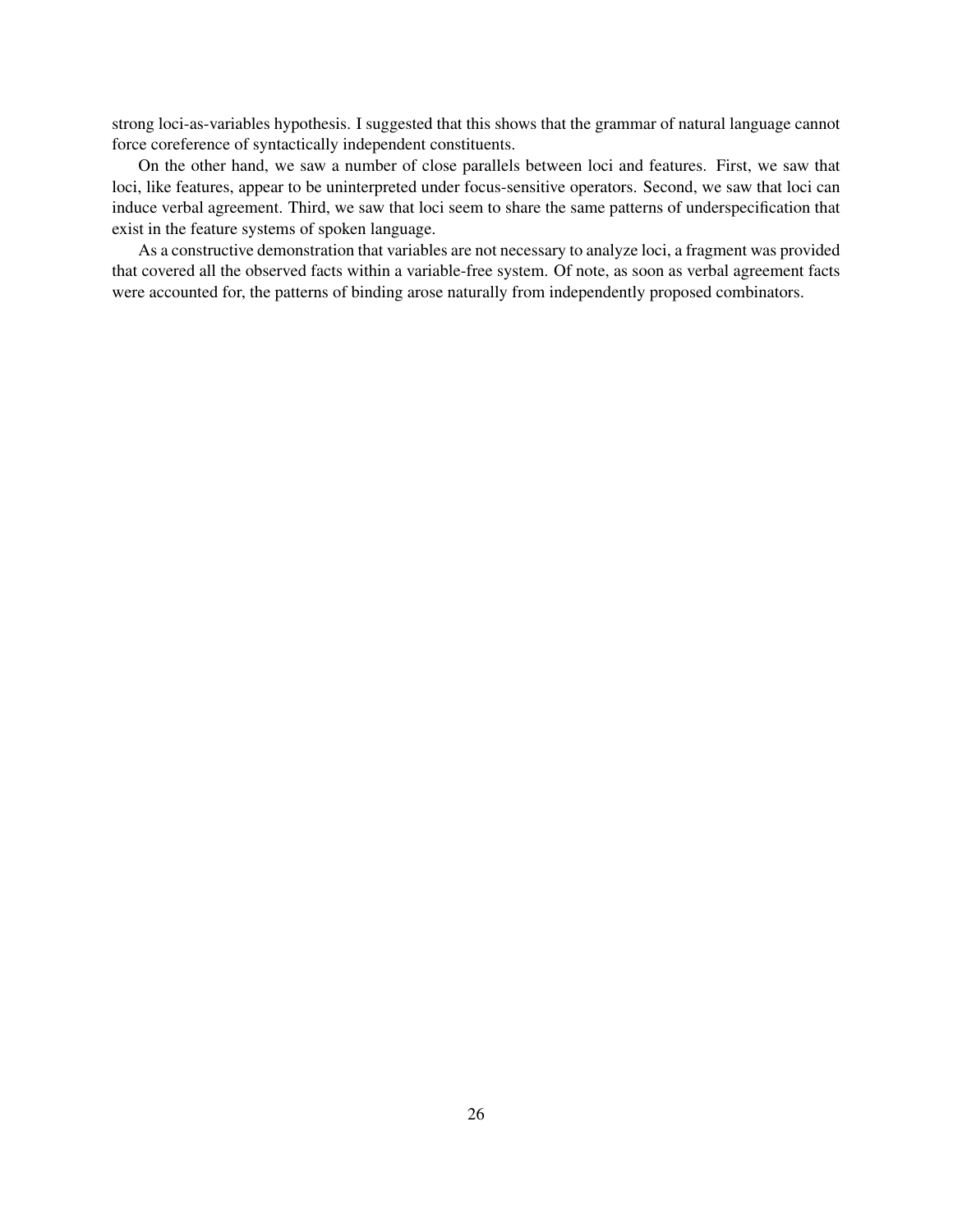# Appendix A: The full fragment

(74) *Composition rules (f.a.):*

\n- a. 
$$
\langle A/RB, f \rangle
$$
  $\langle B, x \rangle$   $\rightarrow$   $\langle A, f(x) \rangle$
\n- b.  $\langle B, x \rangle$   $\langle A/LB, f \rangle$   $\rightarrow$   $\langle A, f(x) \rangle$  *(Note that subscript R and L are left out below.)*
\n

(75) *Definitions of lexical items (lex):*

| a. $JOHN_a$       |  | $= \langle NP_a$                                                           | $\, \, , \, \, j \,$             |               |
|-------------------|--|----------------------------------------------------------------------------|----------------------------------|---------------|
| b. JOHN           |  | $= \langle NP_0$                                                           | $\, , \quad j$                   | $\rightarrow$ |
| c. IX- $a$        |  | $= \langle NP_a^{\text{NP}_a}$                                             | $\lambda x.x$                    | $\rightarrow$ |
| d. SELF- $a$      |  | $= \langle NP_a^{NP_a} \rangle$                                            | $\lambda x.x$                    | $\rightarrow$ |
| e. LIKE           |  | $= \langle$ (S/NP)/NP                                                      | $\lambda xy$ .like'(x)(y)        | $\rightarrow$ |
| f. THINK          |  | $= \langle$ (S/NP)/S                                                       | $\lambda py.$ think'(p)(y)       | $\rightarrow$ |
| g. $\text{SEE}_a$ |  | $= \langle$ (S/NP)/NP <sub>a</sub>                                         | $\lambda xy \sec'(x)(y)$         |               |
|                   |  | h. $_a$ HELP <sub>b</sub> = $\langle$ (S/NP <sub>a</sub> )/NP <sub>b</sub> | $\lambda xy \text{.help}'(x)(y)$ | $\rightarrow$ |
|                   |  |                                                                            |                                  |               |

(76) *Locus underspecification deductions on nouns and verbs (loc):*

a.  $\log_1 = \langle N_P/N_P \rangle$ ,  $\lambda x . x \rangle$ b.  $\log_2 = \langle \text{NP}_a/\text{NP}_0 , \lambda x.x \rangle$ 

(77) *Syntactic and semantic definitions of function composition via Geach (*g*):*

a. 
$$
\mathbf{g} = \langle ((A/C)/(B/C))/(A/B) , \lambda f \lambda h \lambda y [f(h(y))]
$$
   
b.  $\mathbf{g}' = \langle (A^C/B^C)/(A/B) , \lambda f \lambda h \lambda y [f(h(y))]$ 

(78) *Definitions of category and type lifting:*

a. Lift = 
$$
\langle (A/(A/B))/B , \lambda x f.f(x) \rangle
$$

(79) *Syntactic and semantic definitions of binding (*z*):* a. z =  $\langle ((B/C)/A^C)/((B/C)/A)$  ,  $\lambda V_{\langle\alpha,\langle\gamma,\beta\rangle\rangle}\lambda f_{\langle\gamma,\alpha\rangle}\lambda x_{\gamma}[V(f(x))(x)]$   $\rangle$ 

# Appendix B: Derivations of complex underspecification combinators

 $(80) - (82)$  give derivations of the complex combinators presented in Section 7.1.1.  $(83)$  shows that the deduction in (81) follows without the Lift operator.

(80) 
$$
(\mathbf{g}' \text{ loc}) = \text{NP}^C/\text{NP}_i^C
$$

$$
\frac{\mathbf{g}'}{(\text{NP}^C/\text{NP}_i^C)(\text{NP}/\text{NP}_i)} \frac{\text{loc}}{\text{NP}/\text{NP}_i}
$$

$$
\frac{\text{NP}^C/\text{NP}_i^C}{\text{NP}^C/\text{NP}_i^C}
$$

(81) 
$$
((\mathbf{g}(Lift loc)) \mathbf{g}) = (A/NP_i)/(A/NP)
$$
  
\n
$$
\frac{Lift}{Lift} \frac{loc}{(\alpha/\beta)/\delta} \frac{loc}{\delta}
$$
\n
$$
\frac{(\alpha/\gamma)/(\beta/\gamma))/(\alpha/\beta)}{(\alpha/\gamma)/(\beta/\gamma)} \frac{d\beta}{\alpha/\beta} \frac{\mathbf{g}}{\beta/\gamma}
$$
\n
$$
\frac{(\alpha/\gamma)/(\beta/\gamma)}{\alpha/\gamma} = (A/NP_i)/(A/NP)
$$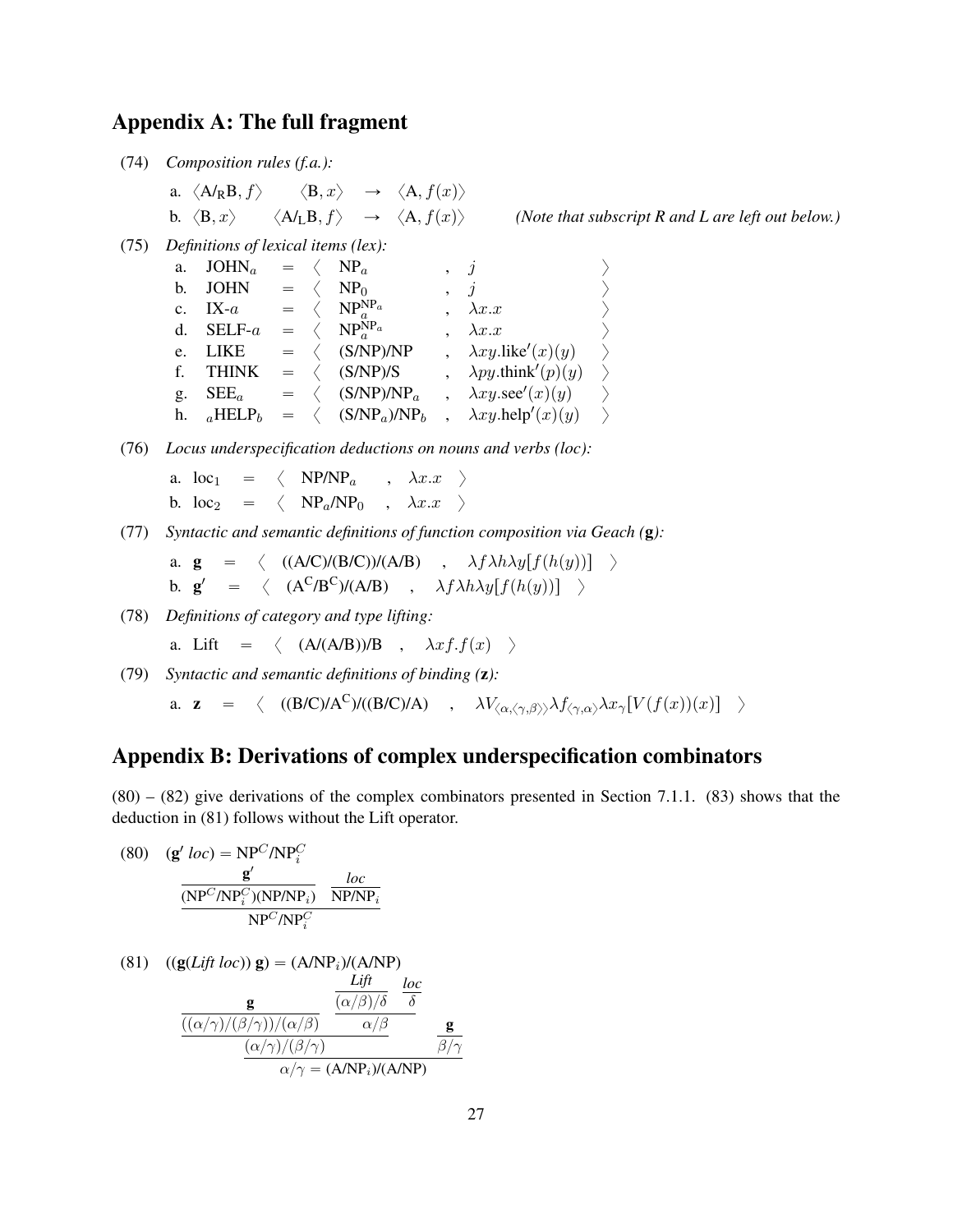*where:*  $\alpha = (A/NP_i)$  $\beta = (A/NP_i)/(NP/NP_i)$  $\gamma = (A/NP)$  $\delta = (NP/NP_i)$ 

- (82)  $(g (g(Lift loc)) g)) = ((A/NP<sub>i</sub>)/B)/((A/NP)/B)$ g  $(((A/NP<sub>i</sub>)/B)/((A/NP)/B))/((A/NP<sub>i</sub>)/(A/NP))$  $\frac{f(\mathbf{g}(Lift\;loc))\mathbf{g})}{g(\mathbf{g}(Lift\;loc))}$ . .  $: (81)$  $(A/NP<sub>i</sub>)/(A/NP)$  $\overline{((A/NP_i)/B)/((A/NP)}/B)$
- (83) (g A/NP)  $loc$ ) = A/NP<sub>i</sub> g  $((A/NP_i)/(NP/NP_i))/(A/NP)$  A/NP  $(A/NP_i)/(NP/NP_i)$ *loc*  $N P/N P_i$  $A/NP_i$

# Appendix C: All data (with video numbers), as rated on the 7-point scale.

The table on the following page provides specific judgments for the examples in this paper.

A few notes: The point in (6) is also made by (9) and (34); the point in (9) is made by (34). The point in (4) is made by (4). Sentences (29a, b, c) are the same as (34a, b, d). Sentences (6) and (31) are the same. Sentences (9) and (36) are the same.

Signers 3 and 4 were tested by a colleague who did not use the seven-point scale; thus, these are reported as binary judgements.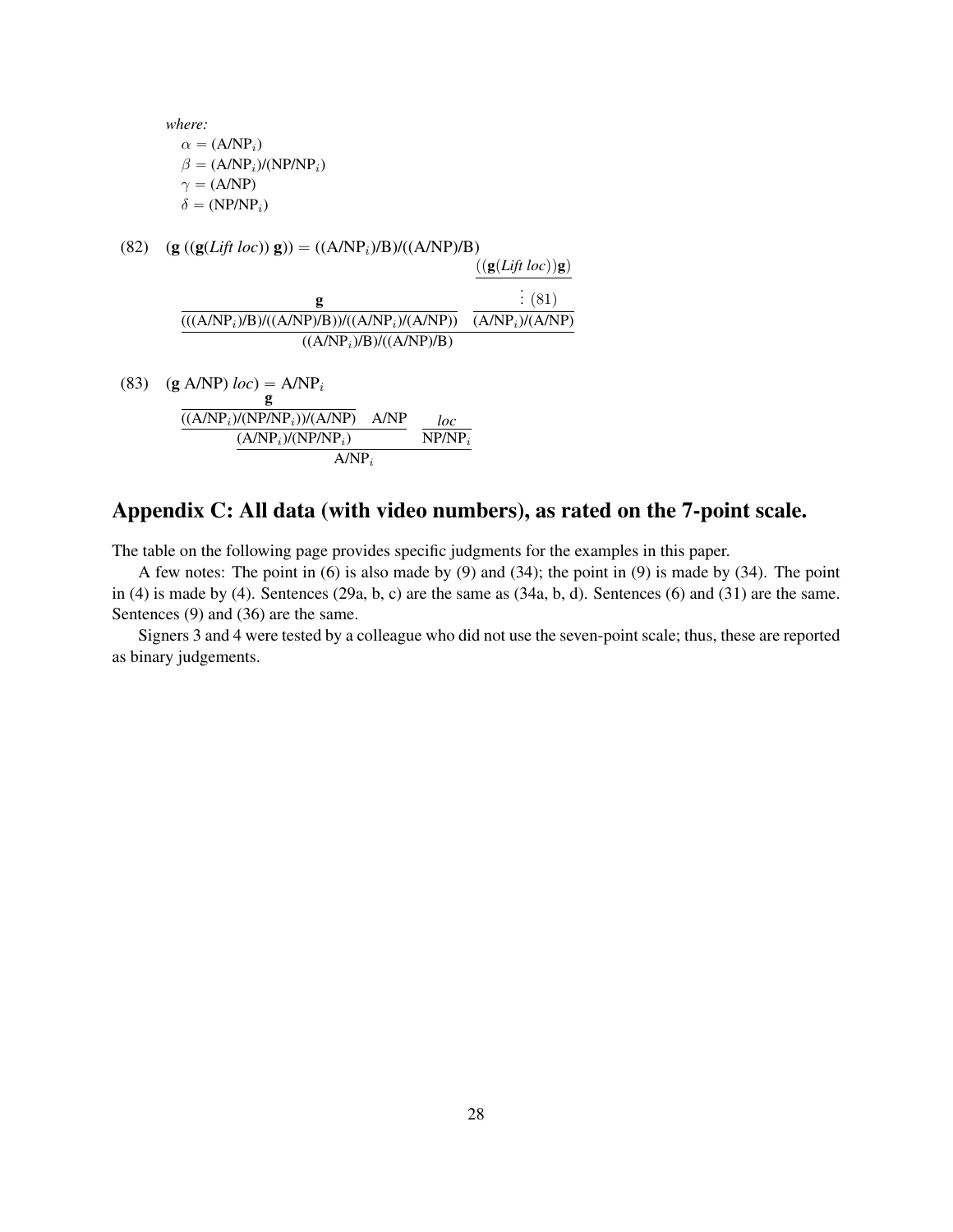|                                   | Report                           | Signer 1 Avg                                                                                                                                                                                                                                                                                                                                                                                                       | Signer <sub>1</sub>                                                                                  | Signer <sub>2</sub>                      | Signer <sub>4</sub><br>Signer 3                 |
|-----------------------------------|----------------------------------|--------------------------------------------------------------------------------------------------------------------------------------------------------------------------------------------------------------------------------------------------------------------------------------------------------------------------------------------------------------------------------------------------------------------|------------------------------------------------------------------------------------------------------|------------------------------------------|-------------------------------------------------|
| $\widehat{c}$                     | グル                               | $\{7,7\}$                                                                                                                                                                                                                                                                                                                                                                                                          | #447/#448<br>${7, 7}$                                                                                | #329/#331<br>${6, 6}$                    |                                                 |
| $\bigoplus$                       | $\{ \mathcal{N}, \mathcal{N} \}$ | $\{7,7\}$                                                                                                                                                                                                                                                                                                                                                                                                          | $\{7, 7\}$<br>(covariation of pronoun possible)<br>#56/#57                                           | (covar. poss.)<br>#56/#369<br>$\{6,6\}$  |                                                 |
| $\overline{6}$                    | $\{ \mathcal{N}, \mathcal{N} \}$ | $\{7,7\}$                                                                                                                                                                                                                                                                                                                                                                                                          | (covariation of pronoun possible)<br>#58/#59<br>$\{7,7\}$                                            | (covar. poss.)<br>#58/#378<br>$\{5, 5\}$ | #58/none<br>$\left\{\stackrel{*}{\cdot}\right.$ |
| $\odot$                           | $\mathord{>}$                    | $\overline{ }$                                                                                                                                                                                                                                                                                                                                                                                                     | #474b/#475<br>807#/9/207#                                                                            | See (34)                                 |                                                 |
| $\circledast$                     |                                  | 6.66                                                                                                                                                                                                                                                                                                                                                                                                               | #105a/#106<br>94#7856#<br>#95a/#98                                                                   | #424b/#425<br>(not pos.)                 |                                                 |
| $(8)$ with EACH<br>instead of ALI |                                  | $\overline{ }$<br>$\begin{array}{c} \rule{0pt}{2.5ex} \rule{0pt}{2.5ex} \rule{0pt}{2.5ex} \rule{0pt}{2.5ex} \rule{0pt}{2.5ex} \rule{0pt}{2.5ex} \rule{0pt}{2.5ex} \rule{0pt}{2.5ex} \rule{0pt}{2.5ex} \rule{0pt}{2.5ex} \rule{0pt}{2.5ex} \rule{0pt}{2.5ex} \rule{0pt}{2.5ex} \rule{0pt}{2.5ex} \rule{0pt}{2.5ex} \rule{0pt}{2.5ex} \rule{0pt}{2.5ex} \rule{0pt}{2.5ex} \rule{0pt}{2.5ex} \rule{0$<br>$\mathbf{I}$ | (covariation of 'OTHER' possible                                                                     |                                          | $-\frac{1}{4480}$ a/none<br>(not poss.)         |
| $\circledcirc$                    | ↘                                | $\overline{ }$                                                                                                                                                                                                                                                                                                                                                                                                     | #621/#622                                                                                            | See (34)                                 |                                                 |
| $\ominus$                         | $\{ \mathcal{N}, \mathcal{N} \}$ | $\{7,7\}$                                                                                                                                                                                                                                                                                                                                                                                                          | #632/#633<br>$\{7,7\}$                                                                               |                                          |                                                 |
| $\widehat{\mathrm{(ii)}}$         | $\{ \mathcal{N}, \mathcal{N} \}$ | $\{7,7\}$                                                                                                                                                                                                                                                                                                                                                                                                          | $\frac{+634/4635}{\{7, 7\}}$<br>$\frac{\{7, 7\}}{+517/4518}$                                         |                                          |                                                 |
| (21)                              | $\searrow$                       | $\overline{ }$                                                                                                                                                                                                                                                                                                                                                                                                     |                                                                                                      |                                          |                                                 |
| (23)                              |                                  | $\overline{ }$                                                                                                                                                                                                                                                                                                                                                                                                     | #66a/#67<br>7                                                                                        |                                          |                                                 |
| (24)                              | ↘                                | $\overline{ }$                                                                                                                                                                                                                                                                                                                                                                                                     | #532a/#594<br>#532a/#533<br>#512a/#513                                                               |                                          |                                                 |
| (27)                              |                                  | $\circ$                                                                                                                                                                                                                                                                                                                                                                                                            | +03b#1044<br>#618b/#619<br>$\circ$<br>#63/#65<br>$\circ$                                             |                                          |                                                 |
| (28)                              | $\ast$                           | 4                                                                                                                                                                                                                                                                                                                                                                                                                  | #618a/#619                                                                                           |                                          |                                                 |
| (34)                              |                                  | $\overline{ }$                                                                                                                                                                                                                                                                                                                                                                                                     | (all four readings possible; fine-grained judgements in paper.)<br>#854/#855<br>$\frac{+0}{7}$ . 2   | (all poss.)<br>#0/#388                   |                                                 |
| (43:a, b, c)                      | $(\searrow^*, \searrow)$         | (5, 2.75, 6)<br>(6.7)                                                                                                                                                                                                                                                                                                                                                                                              | LE9#/86t#<br>(6, 2, 5)<br>999#/56<br>(7, 3, 7)<br>667#/867#<br>(7, 2, 5)<br>96t#/S6t#<br>$(7, 4, 7)$ |                                          |                                                 |
| (43:a, d, e)                      | $(\searrow^*, \searrow)$         | , 3.5, 6.5)<br>$\mathcal{L}$                                                                                                                                                                                                                                                                                                                                                                                       | #500/#638<br>(7, 4, 6)<br>#500/#501<br>$(7,3,7)$                                                     |                                          |                                                 |
|                                   |                                  |                                                                                                                                                                                                                                                                                                                                                                                                                    |                                                                                                      |                                          |                                                 |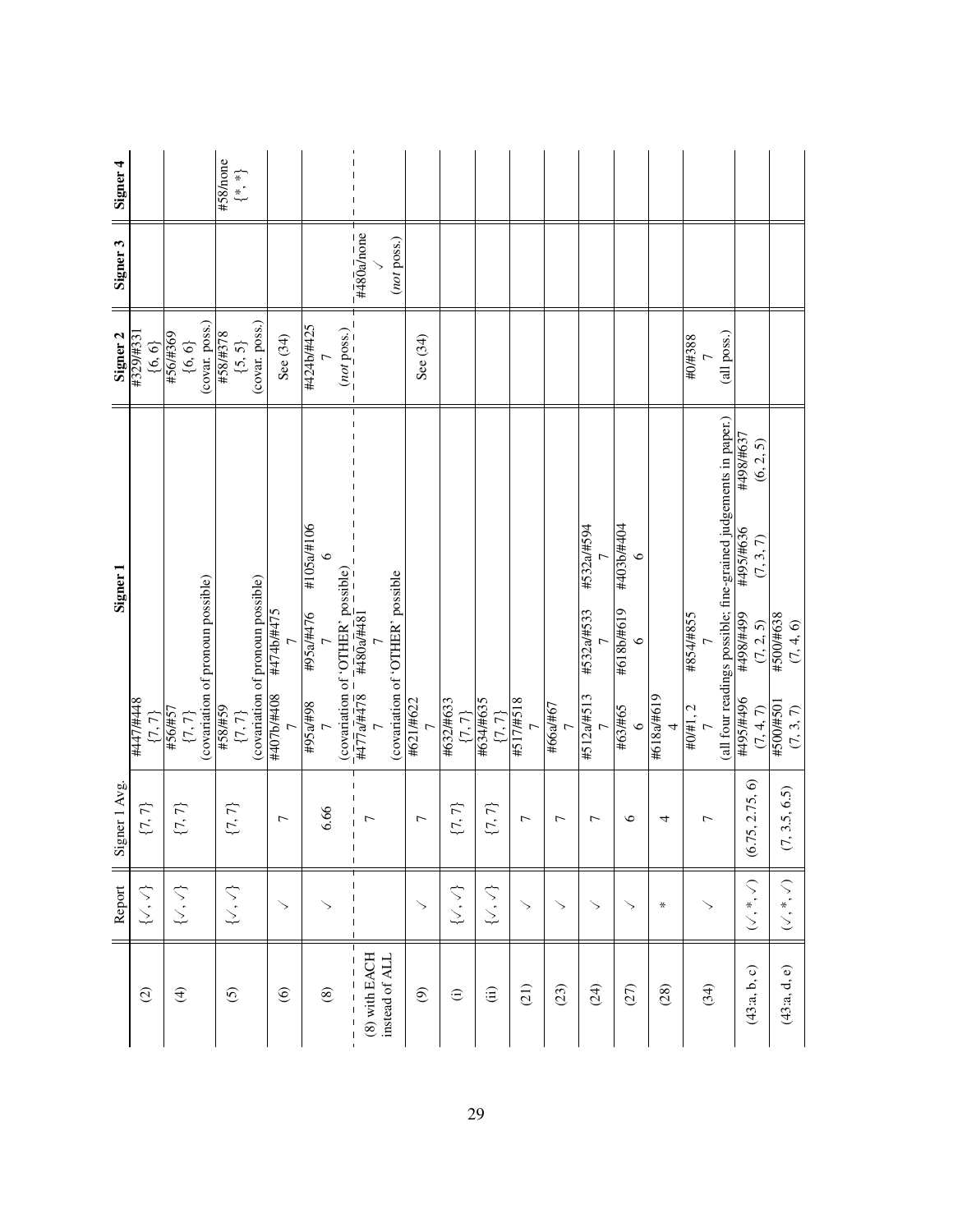# References

- Abner, N. (2012). The Object of my POSSession. In *Proceedings of WCCFL 30*.
- Ades, A., & Steedman, M. (1982). On the order of words. *Linguistics and Philosophy*, *4*, 517–558.
- Aissen, J. (1997). On the syntax of obviation. *Language*, *73*(4), 705–750.
- Aronoff, M., Meir, I., & Sandler, W. (2005). The paradox of sign language morphology. *Language*, *81*(2), 301–334.
- Barker, C. (2005). Variable-free semantics in 2005. Ms.
- Barker, C., & Shan, C.-C. (2006). Explaining crossover and superiority as left-to-right evaluation. *Linguistics and Philosophy*, *29*, 91–134.
- Bernardi, R., & Szabolcsi, A. (2008). Optionality, scope, and licensing: an application of partially ordered categories. *Journal of Logic, Language, and Information*.
- Charlow, S. (2008). Free and bound pro-verbs: a unified treatment of anaphora. *Proceedings of SALT 18*.
- Curry, H. B., & Feys, R. (1958). *Combinatory Logic*. Amsterdam: Holland Publishing Co.
- Dahl, O. (1974). How to open a sentence: Abstraction in natural language. Logic Grammar Reports 12, University of Goteborg.
- Davidson, K. (2013). 'and' or 'or': General use coordination in ASL. *Semantics and Pragmatics*, *6*.
- Fischer, S., & Gough, B. (1978). Verbs in american sign language. *Sign Language Studies*, *7*, 12–48.
- Fischer, S., & Johnson, R. (2012). Nominal markers in ASL. *Sign Language and Linguistics*, *15*(2), 243– 250.
- Fox, D. (2000). *Economy and semantic interpretation*. MIT Press.
- Giorgolo, G. (2010). *Space and Time in Our Hands*. Ph.D. thesis, Utrecht University.
- Graf, T., & Abner, N. (2012). Is syntactic binding rational? In *Proceedings of the 11th International Workshop on Tree Adjoining Grammars and Related Formalisms*.
- Grice, H. P. (1975). Logic and conversation. In P. Cole, & J. Morgan (Eds.) *Syntax and Sematnics 3: Speech Acts*, chap. 2, (pp. 26–40). Academic Press.
- Heim, I. (2008). Features on bound pronouns. In D. Harbour, D. Adger, & S. Béjar (Eds.) *Phi-Theory : Phi-Features Across Modules and Interfaces*. Oxford University Press.
- Heim, I., & Kratzer, A. (1998). *Semantics in Generative Grammar*. Blackwell.
- Jacobson, P. (1999). Towards a variable free semantics. *Linguistics and Philosophy*, *22*, 117–184.
- Jacobson, P. (2000). Paycheck pronouns, bach-peters sentences, and variable free semantics. *Natural Language Semantics*, *8*, 77–155.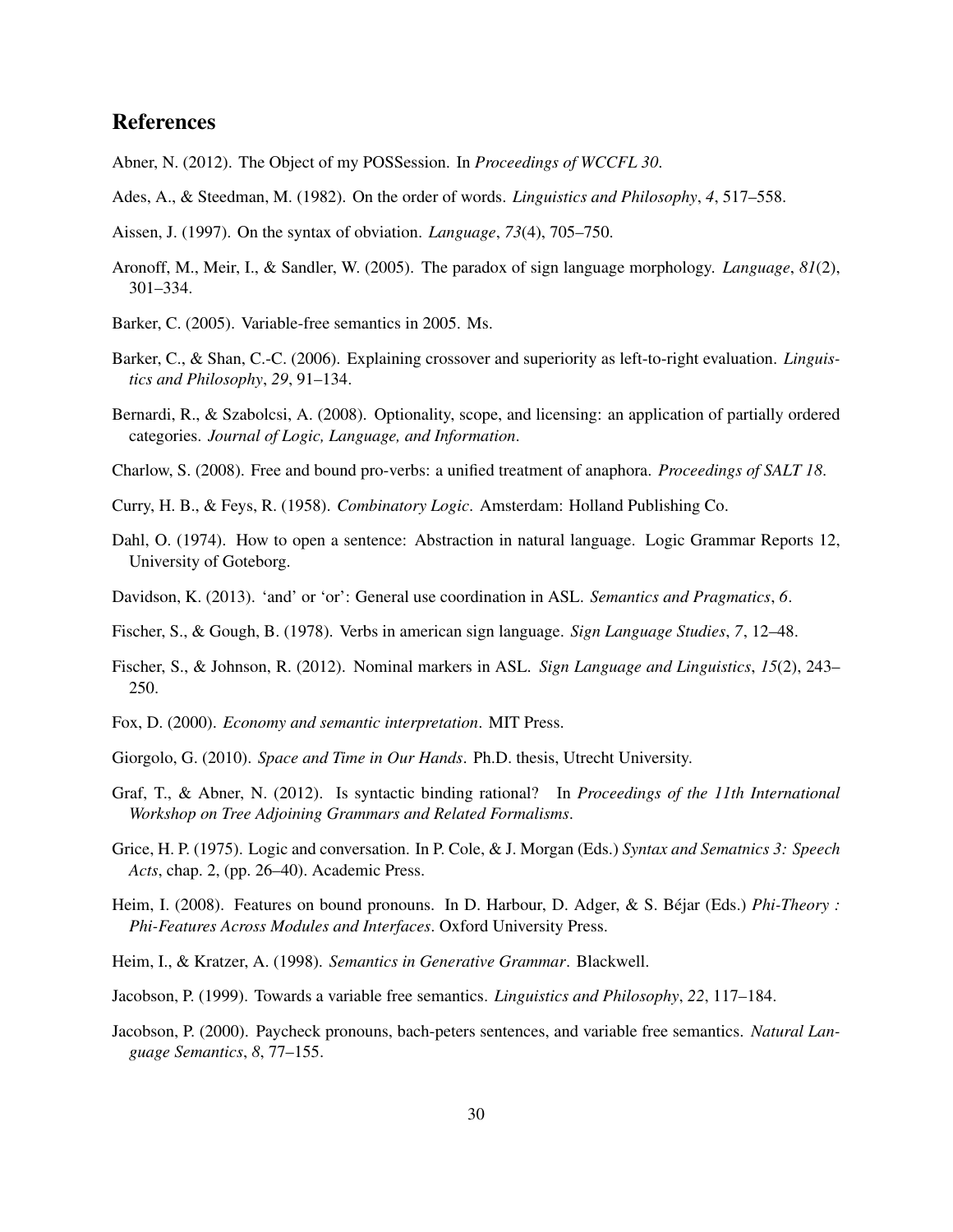- Jacobson, P. (2007). Direct compositionality and variable free semantics: the case of "Principle B" effects. In *Direct Compositionality*. Oxford University Press.
- Jacobson, P. (2012). Direct compositionality and 'uninterpretability': The case of (sometimes) 'uninterpretable' features on pronouns. *Journal of Semantics*.
- Johnson, M., & Bayer, S. (1995). Features and agreement in lambek categorial grammar. *Formal Grammar Proceedings*.
- Kaplan, R., & Bresnan, J. (1982). Lexical-functional grammar: A formal system for grammatical representation. In J. Bresnan (Ed.) *The Mental Representation of Grammatical Relations*. MIT Press.
- Kehler, A., & Buring, D. (2007). Be bound or be disjoint! *Proceedings of NELS 38*.
- Koulidobrova, E. (2009). SELF: Intensifier and 'long distance' effects in ASL. *Proceedings of ESSLLI*.
- Kratzer, A. (1998). More structural analogies between pronouns and tenses. In D. Strolovitch, & A. Lawson (Eds.) *Proceedings of SALT 8*.
- Kratzer, A. (2009). Making a pronoun: Fake indexicals as windows into the properties of pronouns. *Linguistic Inquiry*, *40*(2), 187–237.
- Lillo-Martin, D., & Klima, E. (1990). Pointing out differences: ASL pronouns in syntactic theory. *Theoretical Issues in Sign Language Research*, *1*, 191–210.
- Lillo-Martin, D., & Meier, R. (2011). On the linguistic status of 'agreement' in sign languages. *Theoretical Linguistics*, *37*(3/4), 95–141.
- Morgan, M. (2008). Expressing possession and existence in japanese sign language. In *Possessive and existential constructions in sign languages*, no. 2 in Sign Language Typology. Ishara Press.
- Neidle, C., Kegl, J., MacLaughlin, D., Bahan, B., & Lee, R. G. (2000). *The Syntax of American Sign Language: Functional Categories and Hierarchical Structure*. Cambridge, MA: MIT Press.
- Partee, B., & Rooth, M. (1983). Generalized conjunction and type ambiguity. In *Meaning, Use, and the Interpretation of Language*. de Gruyter.
- Perniss, P., & Zeshan, U. (2008). Possessive and existential constructions in Kata Kolok. In *Possessive and existential constructions in sign languages*, no. 2 in Sign Language Typology. Ishara Press.
- Pollard, C., & Sag, I. (1994). *Head-Driven Phrase Structure Grammar*. Studies in Contemporary Linguistics. University of Chicago Press.
- Quer, J. (2005). Context shift and indexical variables in sign languages. In *Proceedings of SALT 15*.
- Quine, W. (1960). Variables explained away. *Proceedings of the American Philosophical Society*, *104*(3), 343–347.
- Schlenker, P. (2011). Donkey Anaphora: the View from Sign Language (ASL and LSF). *Linguistics and Philosophy*.